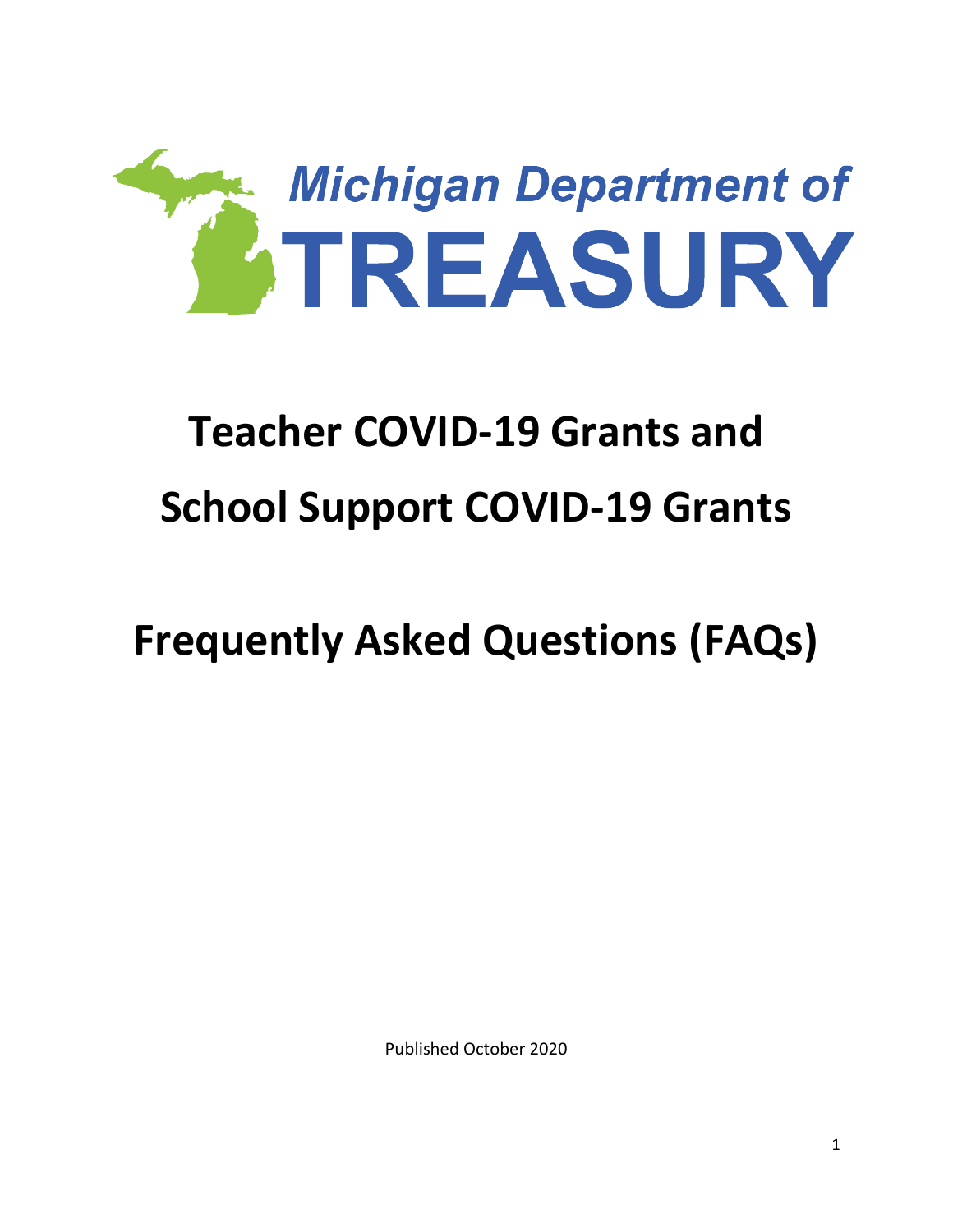# **Department of Treasury**

**Teacher COVID-19 Grants and**

# **School Support COVID-19 Grants**

# **Frequently Asked Questions (FAQs)**

# **Table of Contents**

| b. Classroom Teacher Eligibility Requirements and Certification Process 9                    |  |
|----------------------------------------------------------------------------------------------|--|
|                                                                                              |  |
| a. Support Staff Qualifications for Support Staff COVID-19 Grant  13                         |  |
| b. Support Staff Eligibility Requirements and Certification Process 16                       |  |
| IV. Process for School Districts and Nonprofit Nonpublic Schools to provide List of Eligible |  |
|                                                                                              |  |
| V. Teacher and Support Staff COVID-19 Grants and Distribution Process  23                    |  |
|                                                                                              |  |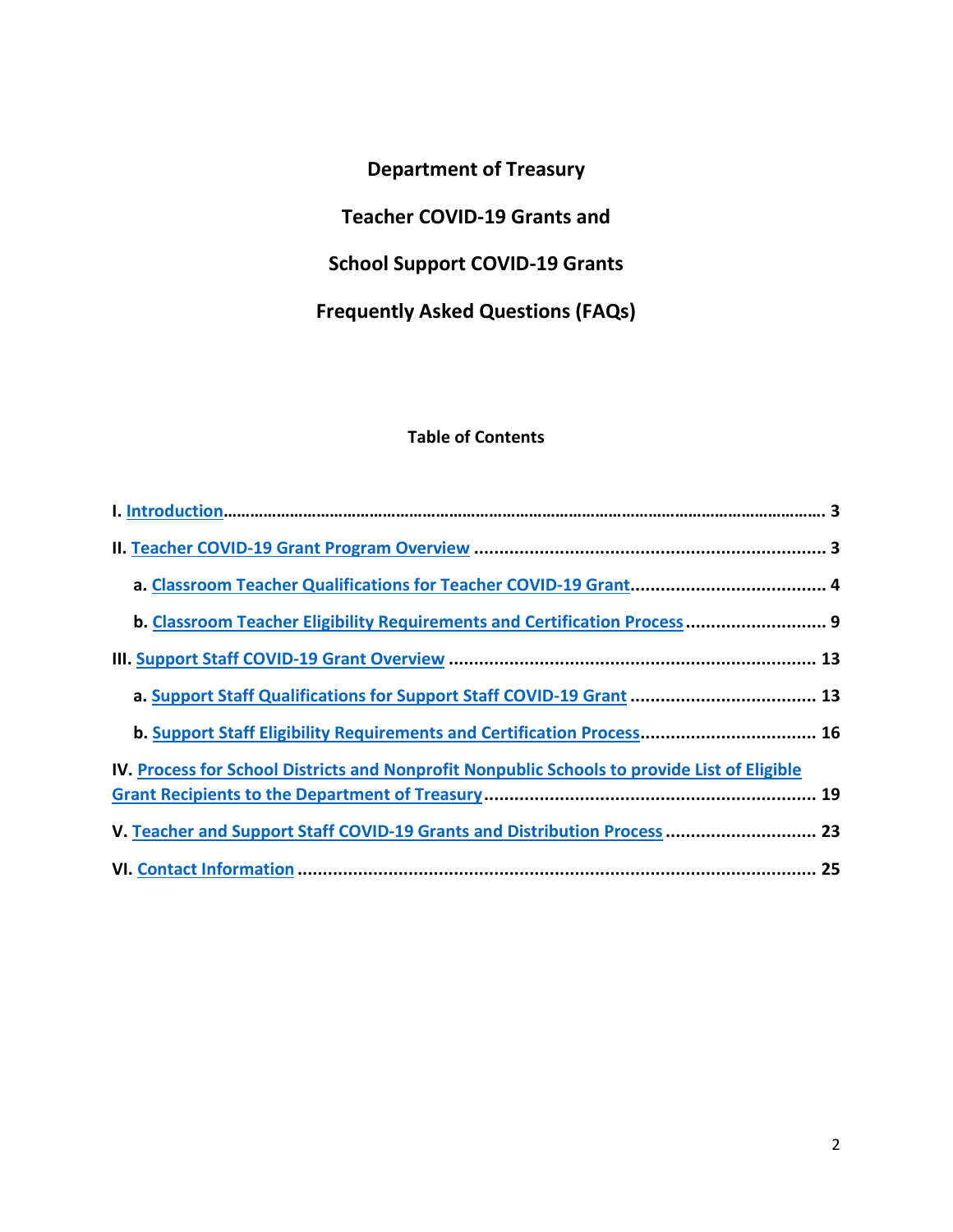# <span id="page-2-0"></span>Introduction:

Pursuant to Public Act 166 of 2020, legislation was passed that appropriated funding for the Teacher COVID-19 Grant and School Support COVID-19 Grant Programs.

This FAQ will focus on detailed information that districts, teachers, and school support staff need to know about the Teacher COVID-19 Grant Program and School Support COVID-19 Grant Program and will provide resource material and contact information. More information on these grant programs can be found on the Teacher and School Support COVID-19 Grant webpage at: [www.michigan.gov/TSSC19Grants.](http://www.michigan.gov/TSSC19Grants)

# <span id="page-2-1"></span>Teacher COVID-19 Grant Program Overview:

# **1. What is the Teacher COVID-19 Grant Program?**

The Teacher COVID-19 Grant program was created by Public Act 166 of 2020 to recognize the additional time classroom teachers in a school district or nonprofit nonpublic school spent outside of normal working hours and additional costs classroom teachers have incurred or experienced to provide a continuity of learning during the period of school closure in 2019-2020 due to the COVID-19 pandemic. The program was funded under Article 5, Section 949p for grants to eligible K-12 classroom teachers.

Key to understanding the Teacher COVID-19 Grant Program is the definition of "classroom teacher" and "district."

**"Classroom teacher"** is statutorily defined as a full-time or part-time teacher with an assigned class who provided continuity of learning to students during the 2019-2020 period of school closure that resulted from COVID-19.

**"District"** means a local school district as that term is defined in section 6 of the revised school code, 1976 PA 451, MCL 380.6, or a Public School Academy as that term is defined in section 5 of the revised school code, 1976 PA 451, MCL 380.5. For the purpose of these grants, a "school district" includes local and intermediate school districts and public school academies.

"**Nonprofit Nonpublic School"** means a nonprofit private, denominational or parochial school.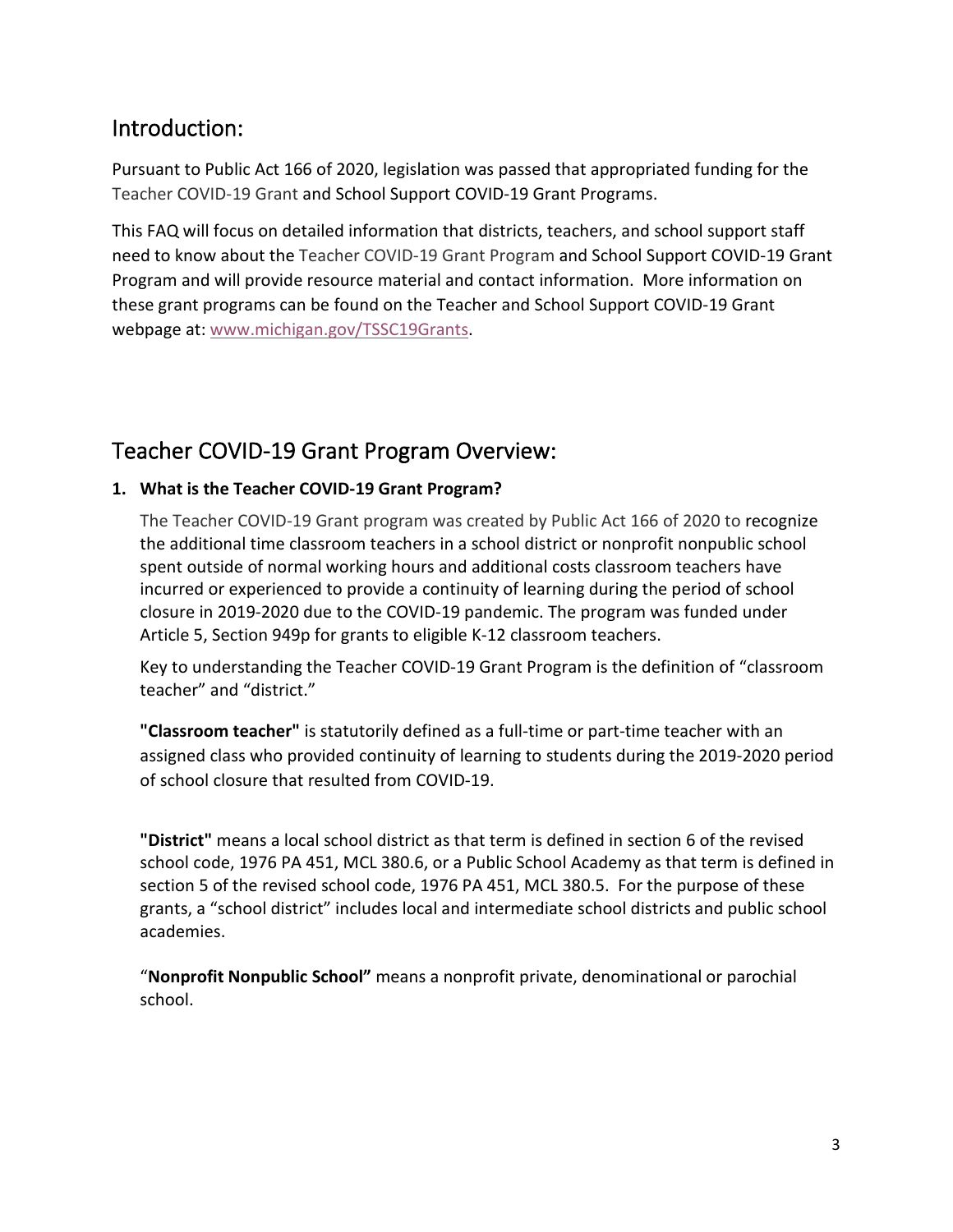# <span id="page-3-0"></span>Classroom Teacher Qualifications for Teacher COVID-19 Grant

# **2. Who is eligible to receive the Teacher COVID-19 Grant?**

In order to qualify as an eligible "classroom teacher" for the Teacher COVID-19 Grant, Public Act 166 of 2020 requires that the grant recipient be a K-12 classroom teacher who taught in a school district or nonprofit nonpublic school in the 2019-2020 school year and meets the classroom teacher statutory requirements to receive grant funding. (See [Classroom](#page-8-0)  [Teacher Eligibility Requirements and Certification Process\)](#page-8-0)

#### **3. Are all teachers eligible?**

No, only full-time or part-time classroom teachers who taught in a school district or nonprofit nonpublic school in kindergarten to 12<sup>th</sup> grade classrooms during the 2019-2020 school year prior to the issuance of Executive Order 2020-35, signed on April 2, 2020, are eligible for the Teacher COVID-19 grant. Additionally, prior to the issuance of Executive Order 2020-35 on April 2, 2020, the classroom teacher must have performed at least 75% of their standard instructional workload in a brick and mortar classroom at a district or nonprofit nonpublic school and must also meet all of the classroom teacher statutory requirements to receive grant funding. (See Classroom Teacher Eligibility Requirements and [Certification Process\)](#page-8-0)

# **4. Are teachers who perform 50% of their standard instructional workload in a school building and 50% in a cyber school (as defined in section 551 of the Revised School Code (MCL 380.551) for a school district eligible?**

No, the classroom teacher is required to have performed at least 75% of their standard instructional workload in a brick and mortar classroom at a district or nonprofit nonpublic school during the 2019-2020 school prior to the issuance of Executive Order 2020-35 on April 2, 2020.

# **5. Is a part-time teacher who taught 2nd grade in a school district building during the entire 2019-2020 school year eligible?**

Yes, a part-time classroom teacher is eligible if they taught K-12<sup>th</sup> grade in a school district or nonprofit nonpublic school with at least 75% of their standard instructional workload occurring in a brick and mortar building provided they meet the classroom teacher statutory requirements to receive grant funding. (See [Classroom Teacher Eligibility Requirements and](#page-8-0)  [Certification Process\)](#page-8-0)

#### **6. Are Public School Academy teachers eligible for these grants?**

Yes, classroom teachers who work for Public School Academy that meet the eligibility requirements are eligible for the Teacher COVID-19 grant. (See [Classroom Teacher Eligibility](#page-8-0)  [Requirements and Certification Process\)](#page-8-0)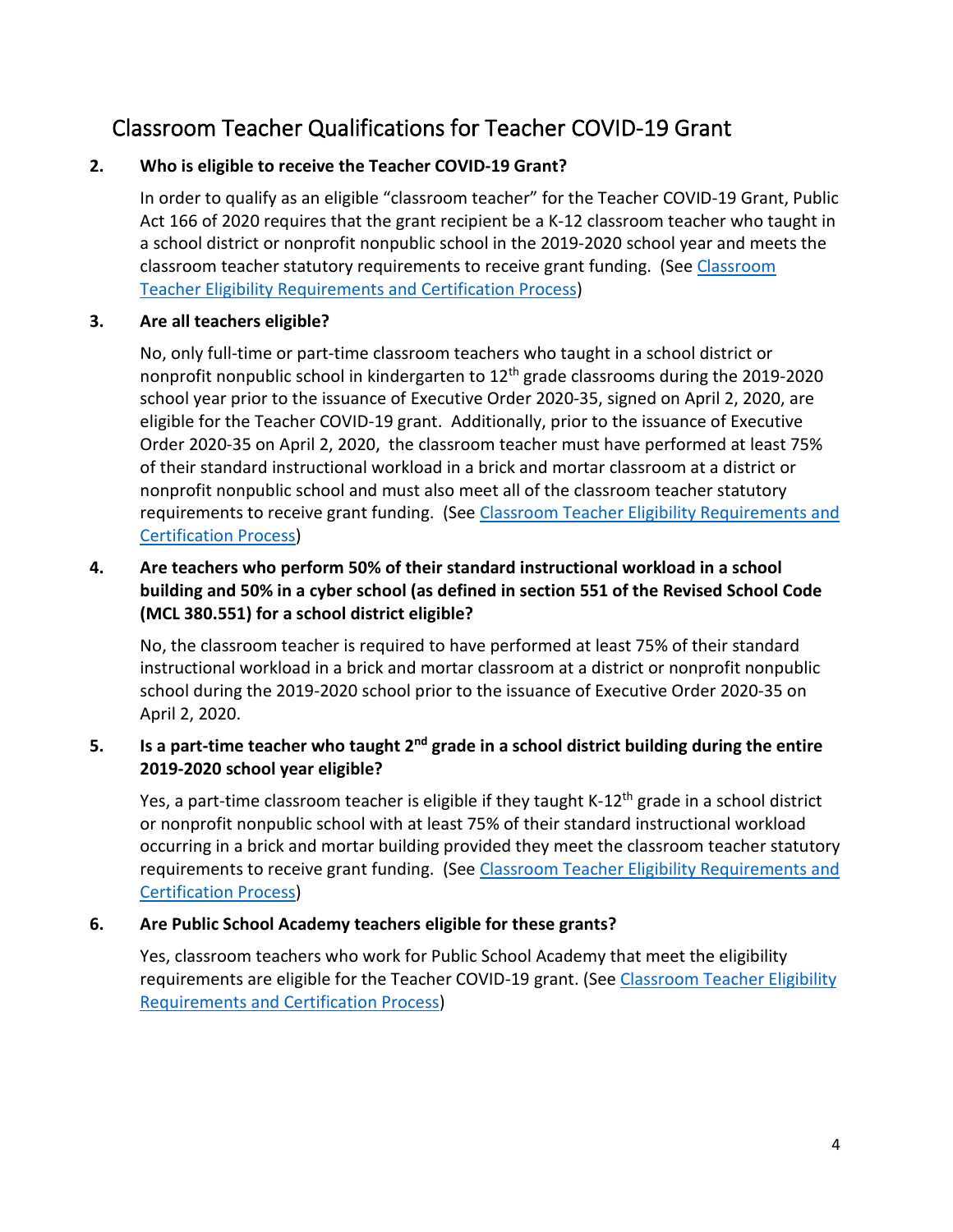## **7. Does the classroom teacher need to be employed by a school district or nonprofit nonpublic school to qualify for the Teacher COVID-19 Grant?**

No, the K-12 classroom teacher can either be employed by the district or nonprofit nonpublic school or assigned to regularly and continuously work under contract in a public school operated by the district and/or in a nonprofit nonpublic school.

# **8. What does it mean to be assigned to regularly and continuously work under contract as a classroom teacher?**

"Regularly and continuously work under contract" is defined in section 1230e of the revised school code, 1976 PA 451, MCL 380.1230e as any of the following:

- (i) To work at school on a more than intermittent or sporadic basis as an owner or employee of an entity that has a contract with a school district, intermediate school district, Public School Academy, or nonpublic school to provide instructional services to pupils or related and auxiliary services to special education pupils.
- (ii) To work at school on a more than intermittent or sporadic basis as an individual under a contract with a school district, intermediate school district, Public School Academy, or nonpublic school to provide instructional services to pupils or related and auxiliary services to special education pupils.

#### **9. Are art teachers, gym teachers, music teachers, or reading specialist teachers eligible?**

Yes, "classroom teachers" are a full-time or part-time teacher with an assigned class who provided continuity of learning to students during the 2019-2020 period of school closure that resulted from COVID-19. Art, gym, music, and reading specialist teachers are eligible for this COVID-19 grant provided they meet the classroom teacher statutory requirements to receive grant funding. (See [Classroom Teacher Eligibility Requirements and Certification](#page-8-0)  [Process\)](#page-8-0)

# **10. Are part-time teachers who have other responsibilities eligible?**

Only part-time teachers who provided continuity of learning to students during the 2019- 2020 period of school closure that resulted from COVID-19 are eligible with an assigned class who performed at least 75% of their standard instructional workload in a brick and mortar classroom at a district or nonprofit public school are eligible provided they meet the classroom teacher statutory requirements to receive grant funding. (See [Classroom](#page-8-0)  [Teacher Eligibility Requirements and Certification Process\)](#page-8-0)

# **11. If I am a classroom teacher at a nonprofit nonpublic school that teaches religion and math, am I eligible for the Teacher COVID-19 Grant**?

Yes, for the purpose of the Teacher COVID-19 grant, the subject taught is not a determining factor for eligibility but rather if you are a K-12 full-time or part-time classroom teacher who provided continuity of learning to students during the 2019-2020 period of school closure that resulted from COVID-19 and meet the eligibility requirements. To be eligible for the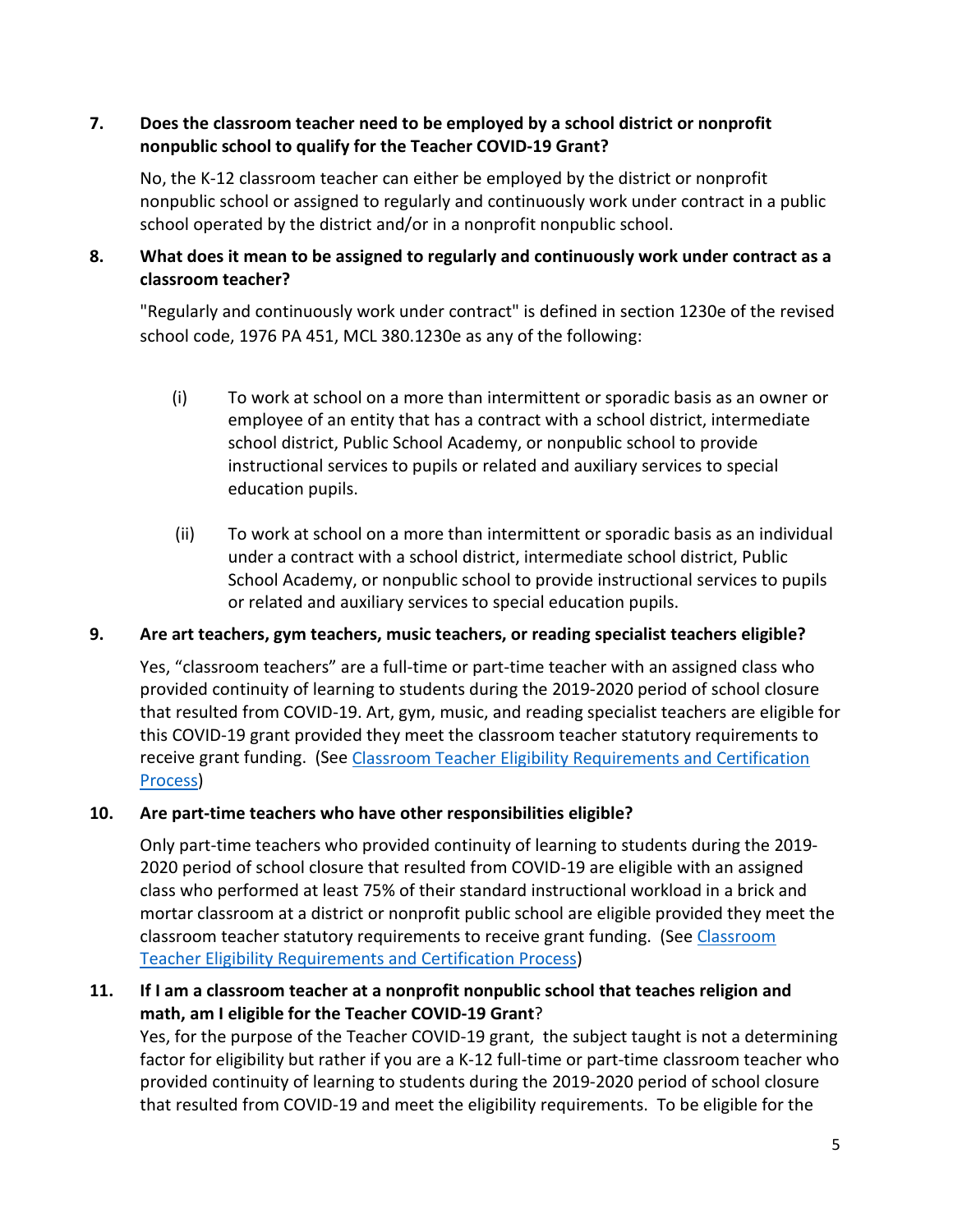Teacher COVID-19 Grant, you must be a classroom teacher with an assigned class who performed at least 75% of their standard instructional workload in a brick and mortar classroom at a district or nonprofit public school and meet all of the classroom teacher statutory requirements to receive grant funding. For nonprofit nonpublic classroom teachers, who may not be a certified teacher, you would need to be listed for the 2019- 2020 school year as K-12 instructional staff by the nonprofit nonpublic school and have an assigned classroom to qualify. (See [Classroom Teacher Eligibility Requirements and](#page-8-0) [Certification Process\)](#page-8-0)

## **12. If I am a classroom teacher who works part-time in a building for District A and part-time for in another building for District B, am I eligible for the Teacher COVID-19 Grant?**

Yes, part-time teachers who provided continuity of learning to students during the 2019- 2020 period of school closure that resulted from COVID-19 are eligible with an assigned class who performed at least 75% of their standard instructional workload, which in this example is 100% of the part-time workload, in a brick and mortar classroom at a district or nonprofit public school are eligible provided they meet the classroom teacher statutory requirements to receive grant funding.

If the classroom teacher meets the eligibility requirements, District A would list the teacher as 0.5 FTE and District B would list the teacher as 0.5 FTE as together the workload equals 1.0 FTE total, which will be combined and calculated by the Michigan Department of Treasury after all districts and nonprofit nonpublic schools report the list of eligible classroom teachers to the Department. Of note, the classroom teacher would need to file Form 5734, the Teacher and Support Staff COVID-19 Grants Certification, with District A and also with District B. (See [Classroom Teacher Eligibility Requirements and Certification](#page-8-0)  [Process\)](#page-8-0)

#### **13. Are preschool teachers, cyber-school teachers (as defined in section 551 of the Revised School Code (MCL 380.551.), and teachers who work for-profit schools eligible?**

No, preschool, cyber-school (as defined in section 551 of the Revised School Code (MCL 380.551.), and teachers who work for-profit schools are not eligible for the Teacher COVID-19 Grant.

#### **14. Are teachers who work for religious nonprofit schools eligible?**

Yes, classroom teachers who work for nonprofit religious schools who meet the eligibility criteria are eligible for the Teacher COVID-19 Grant. (See Classroom Teacher Eligibility [Requirements and Certification Process\)](#page-8-0)

#### **15. When in 2020 did teachers need to work to be considered eligible, last spring or this fall?**

Classroom teachers who worked full-time or part-time prior to the issuance of Executive Order 2020-35, signed on April 2, 2020, closing all K-12 school buildings through the remainder of the 2019-2020 school year are eligible for the Teacher COVID-19 Grant; and meet the eligibility requirements are eligible for the Teacher COVID-19 grant. (See [Classroom Teacher Eligibility Requirements and Certification Process\)](#page-8-0)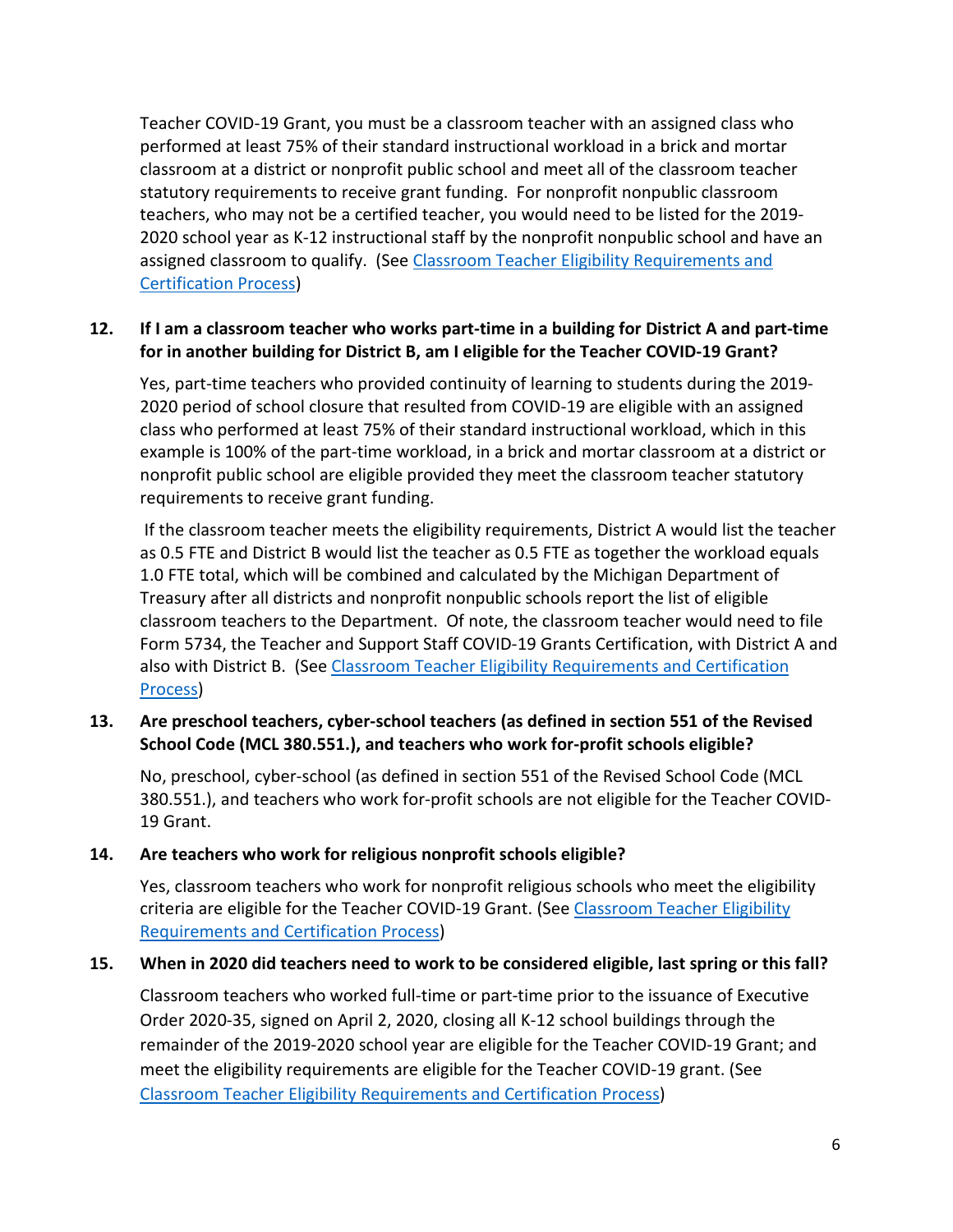#### **16. Is a teacher eligible who is on FMLA but still on the payroll?**

Yes, classroom teachers who are on FMLA, but still on payroll prior to the issuance of Executive Order 2020-35 at the end of the 2019-2020 school year, and who meet the eligibility requirements are eligible for the Teacher COVID-19 grant. (See [Classroom Teacher](#page-8-0)  [Eligibility Requirements and Certification Process\)](#page-8-0)

#### **17. Are teachers who quit this summer after June 30, 2020 eligible?**

Yes, a classroom teacher who worked for the school district or nonprofit nonpublic school prior to the issuance of Executive Order 2020-35 on April 2, 2020, but who no longer works for the school district or nonprofit nonpublic school are eligible if they also met the eligibility requirements are eligible for the Teacher COVID-19 grant. (See Classroom Teacher [Eligibility Requirements and Certification Process\)](#page-8-0)

#### **18. Is a teacher who retired this summer eligible?**

Yes, classroom teachers who worked for the school district or nonprofit nonpublic school prior to the issuance of Executive Order 2020-35 on April 2, 2020 and who retired after the 2019-2020 school year are eligible if they also met the eligibility requirements are eligible for the Teacher COVID-19 grant. (See Classroom Teacher Eligibility Requirements and [Certification Process\)](#page-8-0)

## **19. Which school district files for the K-12 teacher if they took a job with another school district?**

The school district or nonprofit nonpublic school that employed the K-12 teacher as of June 30, 2020 files for the grant, if the teacher also met the eligibility criteria. (See [Classroom](#page-8-0)  [Teacher Eligibility Requirements and Certification Process.](#page-8-0) More detailed information on Grant funding sent directly to the eligible recipient is discussed in more detail under [Teacher and Support Staff COVID-19 Grants and Distribution Process\)](#page-22-0)

#### **20. Are two-year kindergarten teachers eligible?**

Yes, two-year kindergarten classroom teachers who worked full-time during the 2019-2020 school year that also met the eligibility requirements are eligible. (See Classroom Teacher [Eligibility Requirements and Certification Process\)](#page-8-0)

# **21. Is a teacher in an ESL ("English as a Second Language") program that has both 4- and 5 year-old students in the program eligible? Is that K-12 grade?**

Yes, if the full-time or part-time ESL program teacher has an assigned class who is designated as a kindergarten class who provided continuity of learning to students during the 2019-2020 period of school closure that resulted from COVID-19 and the teacher meets all the eligibility requirements. (See Classroom Teacher Eligibility Requirements and [Certification Process\)](#page-8-0)

#### **22. Are Montessori teachers eligible?**

Yes, K-12 classroom teachers that worked at a nonprofit Montessori's with 501(c)(3) status who worked full-time or part-time during the 2019-2020 school year that also met the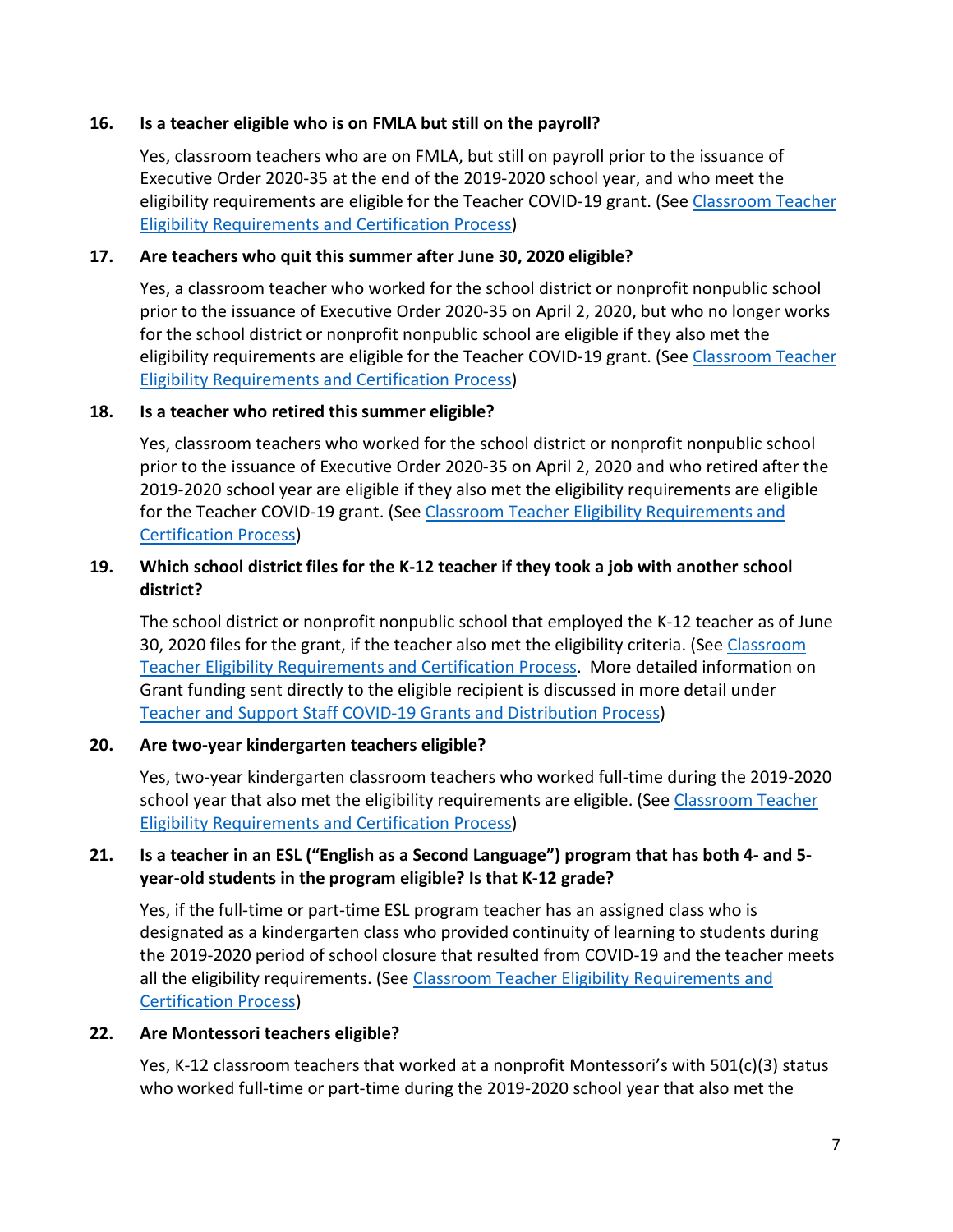eligibility requirements are eligible. (Se[e Classroom Teacher Eligibility Requirements and](#page-8-0)  [Certification Process\)](#page-8-0)

#### **23. Are K-12 alternative education teachers eligible?**

Yes, alternative education teachers who worked full-time or part-time during the 2019-2020 school year that also met the eligibility requirements are eligible for the Teacher COVID-19 Grant. (See [Classroom Teacher Eligibility Requirements and Certification Process\)](#page-8-0)

#### **24. Are teachers or parents who home school students eligible?**

No, teachers or parents who work in a home school setting are not eligible for the Teacher COVID-19 payment.

#### **25. Are special education teachers who worked with students with disabilities that are nondegree track programs eligible?**

Yes, teachers for students with disabilities who worked full-time or part-time during the 2019-2020 school year within a district or nonprofit nonpublic school that also met the requirements are eligible for the Teacher COVID-19 Grant. (See Classroom Teacher Eligibility [Requirements and Certification Process\)](#page-8-0)

## **26. Are teachers at Intermediate School District (ISD) career and technical centers who teach high school students part-time to learn a trade eligible?**

Yes, ISD career and technical center classroom teachers who worked full-time for a school district, which includes ISDs in the definition, or nonprofit nonpublic school during the 2019- 2020 school year meet the eligibility requirements for the Teacher COVID-19 Grant. (See [Classroom Teacher Eligibility Requirements and Certification Process\)](#page-8-0)

#### **27. Are teachers at an Intermediate School District eligible?**

Yes, ISD classroom teachers who worked full-time for a school district, which includes ISDs in the definition, during the 2019-2020 school year meet the eligibility requirements for the Teacher COVID-19 Grant. (See [Classroom Teacher Eligibility Requirements and Certification](#page-8-0)  [Process\)](#page-8-0)

# **28. Is a classroom teacher who worked until December 1, 2019 during the 2019-2020 school year, but left the teaching profession to take a principal job during the 2019-2020 school year eligible?**

No, only individuals who worked the entire 2019-2020 school year in a classroom teaching position that met the eligibility requirements are eligible for the Teacher COVID-19 Grant. (See [Classroom Teacher Eligibility Requirements and Certification Process\)](#page-8-0)

#### **29. Are new teachers who just started this fall for the 2020-2021 school year eligible?**

No, new teachers as of the 2020-2021 school year are not eligible for the Teacher COVID-19 Grant, as only individuals who worked during the 2019-2020 school year in a teaching position that meets the eligibility requirements are eligible.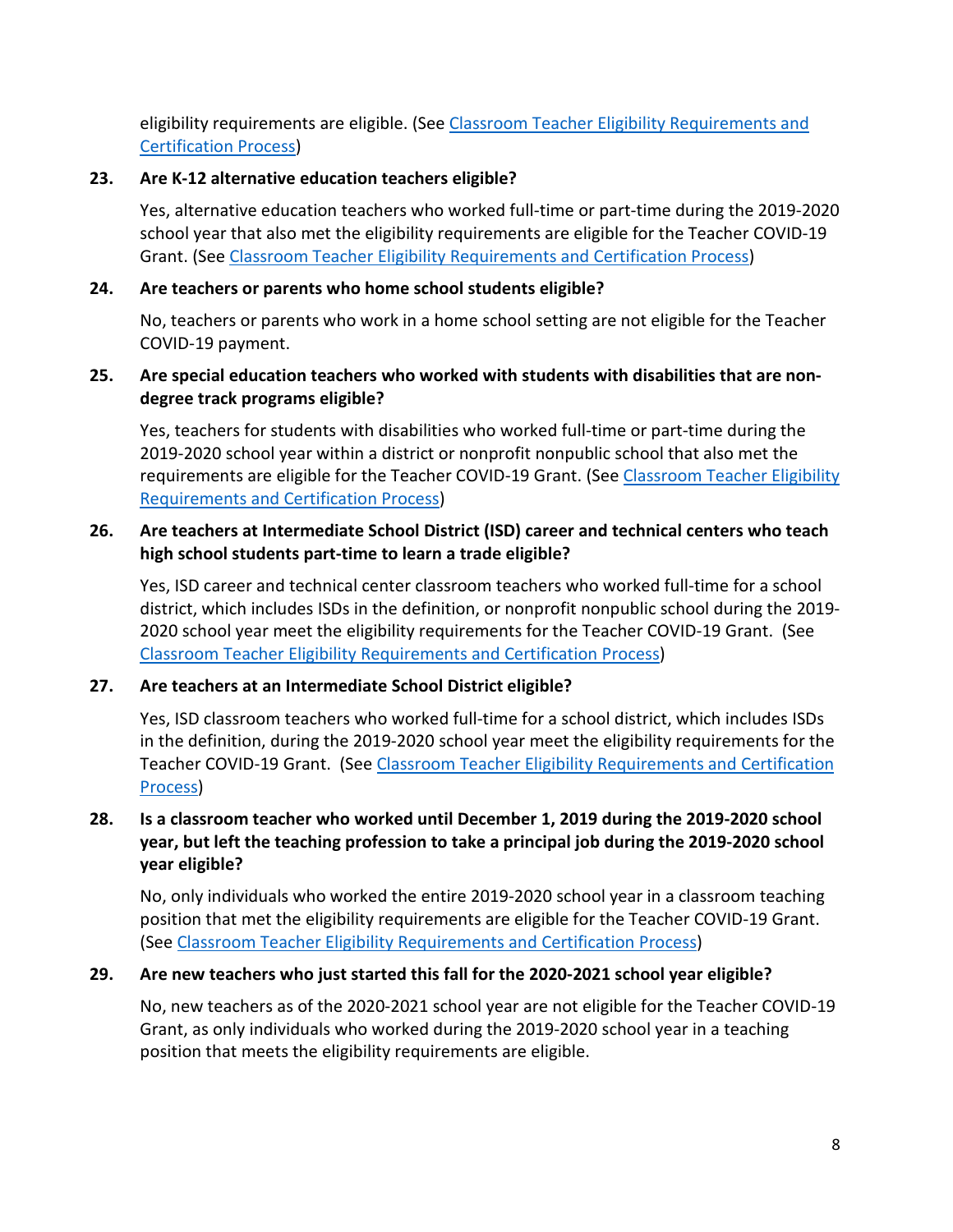#### **30. Are pre-k or early childhood centers teachers eligible?**

No, pre-K and early childhood center teachers who worked during the 2019-2020 school year in a teaching position are not eligible.

#### **31. Are substitute teachers eligible?**

No, substitute teachers are not eligible for the Teacher COVID-19 Grant.

#### **32. Are student teachers eligible?**

No, student teachers who worked during the 2019-2020 school year in a teaching position are not eligible for the Teacher COVID-19 Grant.

#### **33. Are administrators eligible?**

No, Administrators who worked during the 2019-2020 school year are not eligible for the Teacher COVID-19 Grant.

#### **34. Are school district and nonprofit nonpublic school business officials eligible?**

No, school district and nonprofit nonpublic school business officials are not eligible for the Teacher COVID-19 Grant.

#### **35. Are paraprofessionals and support staff eligible?**

No, paraprofessionals and support staff who worked during the 2019-2020 school year in a school district or nonprofit nonpublic school are not eligible for the Teacher COVID-19 Grant. However, more detailed information on the Support Staff Grant is contained in this guide and should be reviewed to determine if these staff may be eligible recipients of the Support Staff COVID-19 Grant. (See Support Staff Eligibility Requirements and Certification [Process.](#page-15-0))

# <span id="page-8-0"></span>Classroom Teacher Eligibility Requirements and Certification Process

Public Act 166 of 2020 provides that eligible classroom teachers must meet three specific criteria to receive the Teacher COVID-19 Grant. As indicated above, an eligible classroom teacher is defined in the Act and must meet all of the following conditions:

(a) Prior to the issuance of Executive Order 2020-35 on April 2, 2020, the teacher performed at least 75% of his or her standard instructional workload in a brick and mortar classroom at a district or nonprofit nonpublic school.

(b) After issuance of Executive Order 2020-35 on April 2, 2020, the teacher developed tools and methods to deliver distance learning, take-home packets, or other methods described in the district or nonprofit nonpublic school's continuity of learning plan.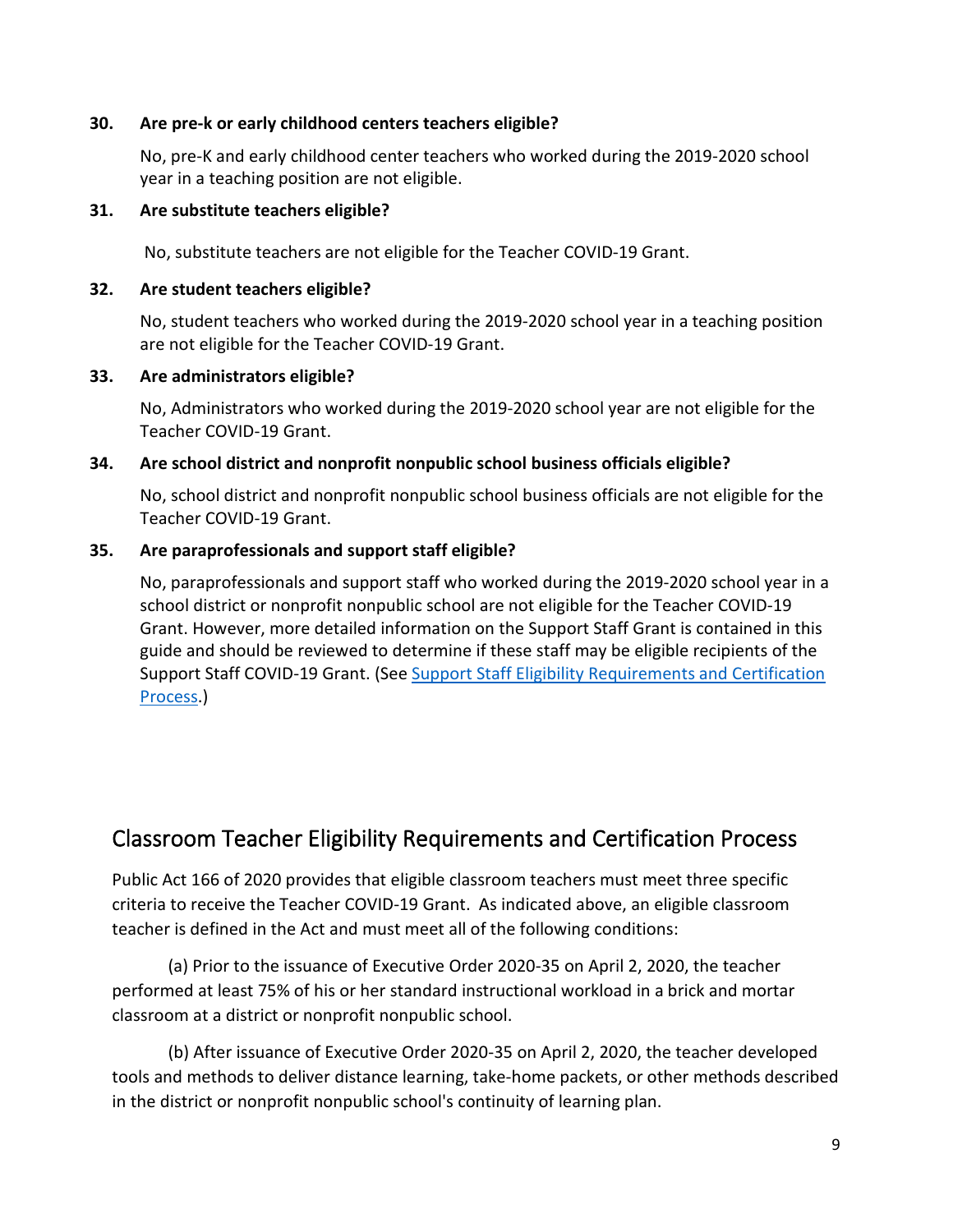(c) The teacher certifies to the district, in a manner prescribed by the Michigan Department of Treasury, that he or she worked additional time spent outside of normal working hours, experienced hazardous conditions, or incurred additional costs related to ensuring students could effectively participate in their school's continuity of learning plan.

Key to determining eligibility is that prior to April 2, 2020 during the 2019-2020 school year, the classroom teacher performed at least 75% of their standard instructional workload in a brick and mortar classroom. Determination of eligibility for the Teacher COVID-19 Grant requires the eligible classroom teacher to review and certify this specific criteria stated above that the eligible classroom teachers spent additional time in a school district or nonprofit nonpublic school outside of normal working hours and incurred additional costs to provide a continuity of learning during the period of school closure in 2019-2020 due to the COVID-19 pandemic.

The eligible classroom teacher will receive from the school district Form 5734, the Teacher and Support Staff COVID-19 Grants Certification, attesting that they meet the requirements for eligibility.

# **36. What is the eligible classroom teacher certifying to the district?**

The eligible classroom teacher must certify to the school district or nonprofit nonpublic school that he or she worked additional time outside of normal working hours, experienced hazardous conditions, or incurred additional costs related to ensuring students could effectively participate in their school's continuity of learning plan for the 2019-2020 school year.

# **37. How does the eligible classroom teacher certify that he or she meets the requirements for eligibility?**

The eligible classroom teacher must certify to the school district or nonprofit nonpublic school by filing Form 5734, the Teacher and Support Staff COVID-19 Grants Certification, directly with the school district by December 4, 2020. A copy of Form 5734 will be provided by the school district directly to classroom teachers that the school district determines are eligible classroom teachers and is also available on the Teacher and School Support COVID-19 Grant webpage at: [www.michigan.gov/TSSC19Grants.](http://www.michigan.gov/TSSC19Grants)

# **38. Where can an eligible classroom teacher obtain Form 5734, the Teacher and Support Staff COVID-19 Grant Certification?**

The school district and nonprofit nonpublic schools are required to determine and send Form 5734, the Teacher and Support Staff COVID-19 Grants Certification, to classroom teachers the district identifies as eligible classroom teachers for the Teacher COVID-19 Grant no later than November 9, 2020. Form 5734 must be fully completed by the eligible classroom teacher certifying all the statutory requirements are met and the form returned to the school district no later than December 4, 2020. A copy of Form 5734 is required to be retained by the school district.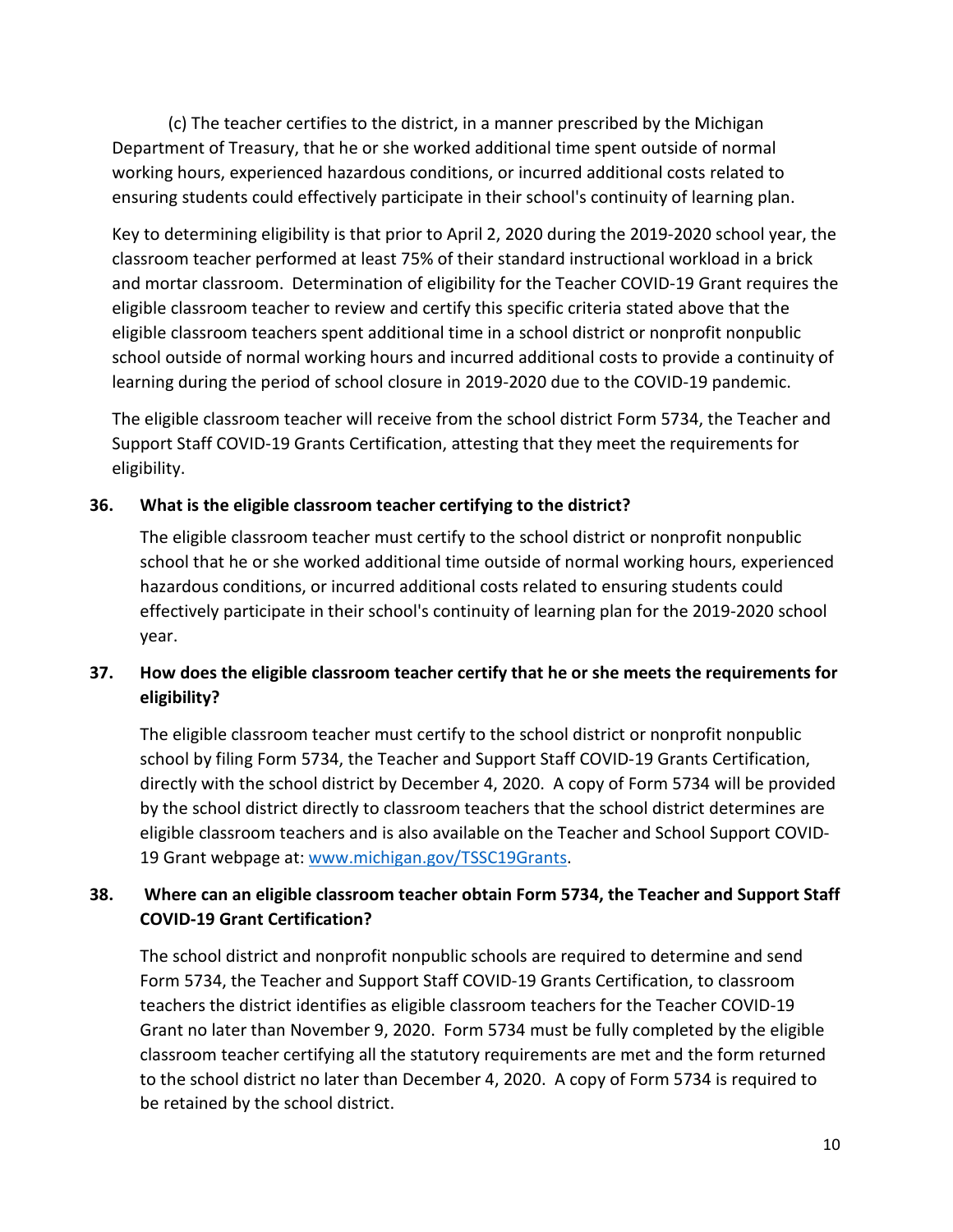# **39. Am I required to submit Form 5734, the Teacher and Support Staff COVID-19 Grants Certification, to my school district and nonprofit nonpublic schools to be eligible to receive funding?**

Yes, Form 5734, the Teacher and Support Staff COVID-19 Grants Certification must be filed by the eligible classroom teacher with the school district and nonprofit schools by December 4, 2020.

## **40. Can I use another form or letter to certify I meet the grant requirements?**

No, an eligible classroom teacher is required to certify by using the official Michigan Department of Treasury Form 5734, the Teacher and Support Staff COVID-19 Grants Certification. Failure to use this form will make you ineligible for grant funding.

# **41. What information is being requested on the Form 5734, the Teacher and Support Staff COVID-19 Grants Certification?**

This form begins with general information, including name, address and Social Security number. This background information will be used by the Michigan Department of Treasury for distribution of the grant funding and should be complete and accurate.

Additionally, the eligible classroom teacher must verify the Teacher COVID-19 Grant eligibility requirements. This requires the eligible classroom teacher to certify the requirements below are met:

- (i) Prior to the issuance of Executive Order 2020-35 on April 2, 2020, the teacher performed at least 75% of their standard instructional workload in a brick and mortar classroom at a district or nonprofit nonpublic school.
- (ii) After issuance of Executive Order 2020-35 on April 2, 2020, the teacher developed tools and methods to deliver distance learning, take-home packets, or other methods described in the district or nonprofit nonpublic school's continuity of learning plan.
- (iii) The teacher certifies to the district, in a manner prescribed by the Department of Treasury, that he or she worked additional time spent outside of normal working hours, experienced hazardous conditions, or incurred additional costs related to ensuring students could effectively participate in their school's continuity of learning plan.

# **42. What if I fail to return Form 5734, the Teacher and Support Staff COVID-19 Grants Certification, to the school district or nonprofit schools?**

Failure to return Form 5734, the Teacher and Support Staff COVID-19 Grants Certification, to the school district or nonprofit nonpublic schools in the form and manner prescribed by the district or the nonprofit schools by December 4, 2020 would make the classroom teacher ineligible for grant funding.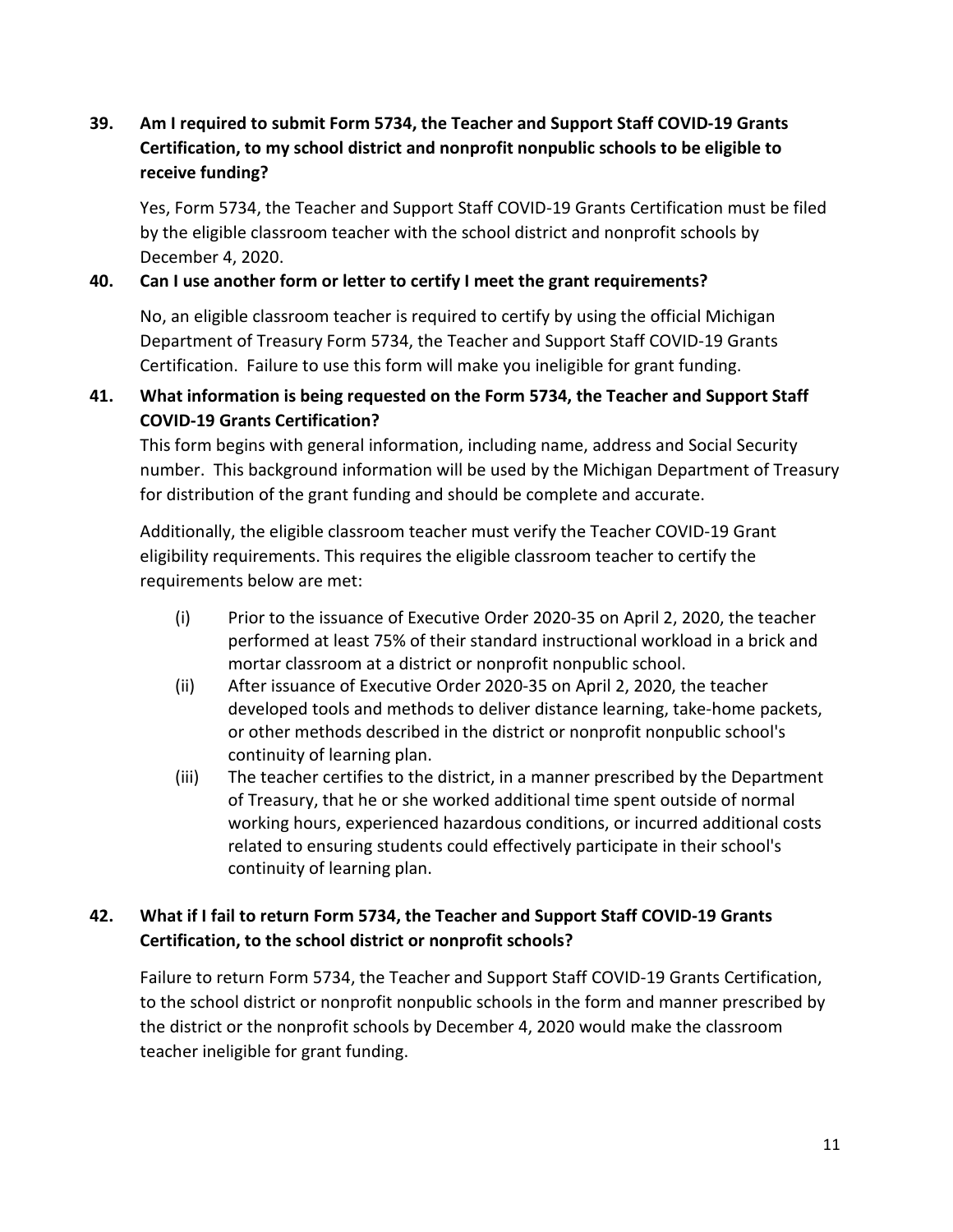# **43. Can an eligible classroom teacher electronically sign FORM 5734, the Teacher and Support Staff COVID-19 Grants Certification?**

Yes, eligible classroom teachers can electronically sign Form 5734, the Teacher and Support Staff COVID-19 Grants Certification. By providing a digital signature, the eligible classroom teacher is signing the form and certifying that the information contained within the form provides a full and true statement. More detailed information on digital signatures is also available at this web link: [https://www.michigan.gov/treasury/0,4679,7-121-1755\\_1963-538918--](https://www.michigan.gov/treasury/0,4679,7-121-1755_1963-538918--,00.html) [,00.html.](https://www.michigan.gov/treasury/0,4679,7-121-1755_1963-538918--,00.html)

# <span id="page-11-0"></span>**44. My school said I do not qualify and did not put me on the eligible classroom teacher list for the Teacher COVID-19 Grant. Is there a correction or appeal process for classroom teachers?**

Yes, when the school district or nonprofit nonpublic school identifies eligible classroom teachers, they are required to not only distribute Form 5734, the Teacher and Support Staff COVID-19 Grants Certification, but also post notice on the school district or nonprofit nonpublic school website and at least 1 other means of widely used communication. This provides an opportunity for any classroom teacher to claim and appeal to the district or nonprofit nonpublic school in writing the determination of eligibility status by November 9, 2020.

# **45. What occurs if a classroom teacher appeals the district or nonprofit nonpublic schools' determination of eligibility for the Teacher COVID-19 Grant?**

First, if a district or nonprofit nonpublic school believes that a classroom teacher does not qualify for the Teacher COVID-19 Grant after receiving an appeal from the classroom teacher, they must notify the classroom teacher in writing include the reason for ineligibility for the grant.

# **46. How will the Michigan Department of Treasury know that I am a teacher qualified to receive the Teacher COVID-19 grant?**

The school districts and nonprofit nonpublic schools are required to identify the eligible classroom teachers, distribute Form 5734, the Teacher and Support Staff COVID-19 Grants Certification, to identified eligible classroom teachers, retain copies of Form 5734 and electronically submit and certify a list of eligible classroom teachers, including their residency address, to the Michigan Department of Treasury by December 16, 2020.

# **47. How can I verify if the district and nonprofit nonpublic schools listed me as an eligible classroom teacher to the Michigan Department of Treasury?**

Classroom teachers should reach out directly to the district or nonprofit nonpublic school administration to verify this information. The school district or nonprofit nonpublic school retains supporting documentation of the classroom teacher eligibility.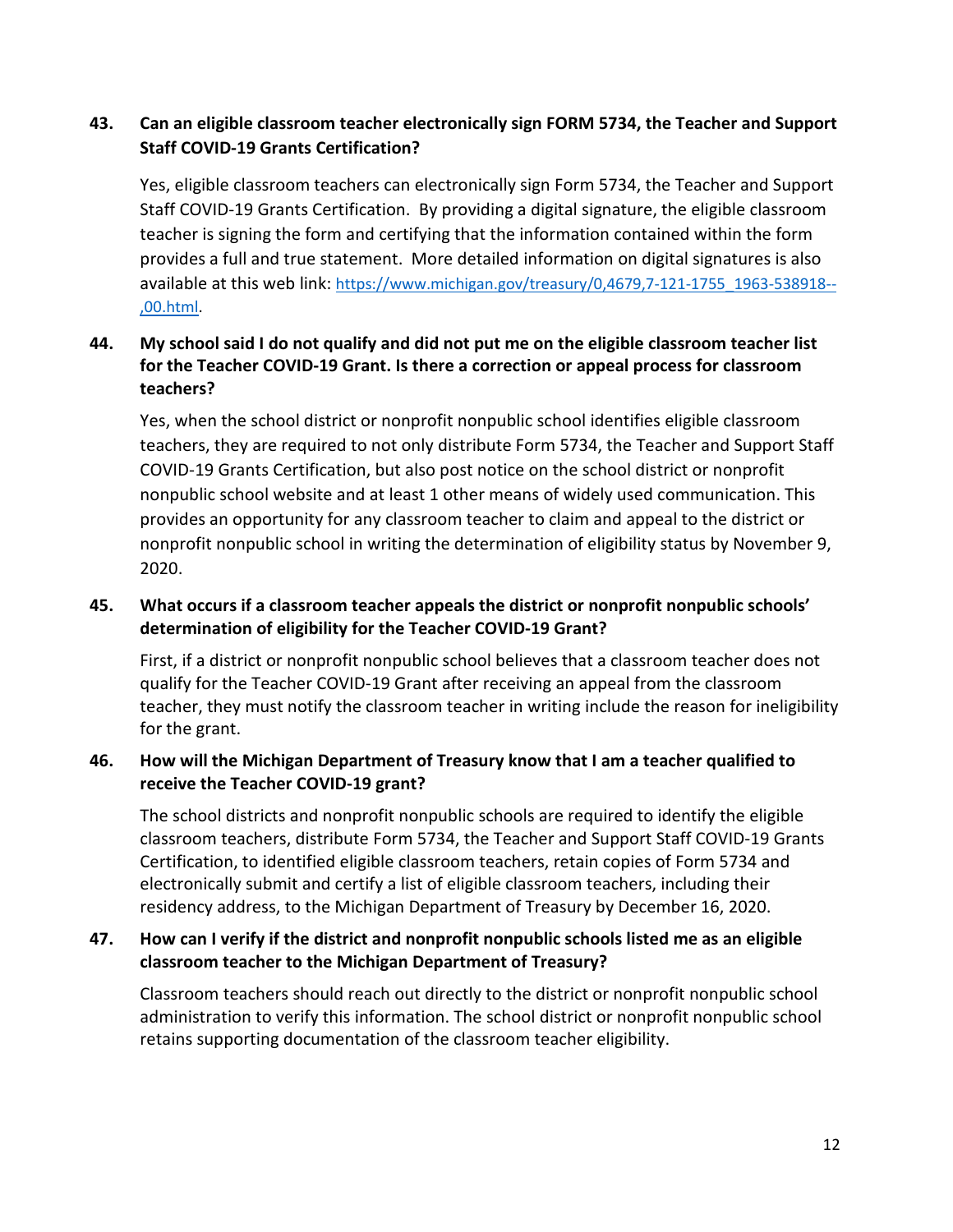# <span id="page-12-0"></span>Support Staff COVID-19 Grant Overview

# **48. What is the Support Staff COVID-19 Grant Program?**

The Support Staff COVID-19 Grant program was created by Public Act 166 of 2020 to eligible K-12 school support staff to recognize the additional time spent outside of normal working hours, hazardous conditions, and additional costs school support staff have incurred or experienced to provide services to students during the period of school closure in 2019- 2020 due to the COVID-19 pandemic. The program was funded under Article 5, Section 949q for grants to eligible K-12 classroom teachers.

Key to understanding the Teacher COVID-19 Grant Program is the definition of "school support staff," "district" and "regularly and continuously work under contract."

- (i) "School support staff" means a full-time or part-time paraprofessional, aide, or noninstructional staff, according to the registry of educational personnel, who provided services to students during the 2019-2020 period of school closure that resulted from COVID-19. For the purposes of this section, school support staff does not include substitute teachers or classroom teachers.
- (ii) "District" means a local school district as that term is defined in section 6 of the revised school code, 1976 PA 451, MCL 380.6, or a Public School Academy as that term is defined in section 5 of the revised school code, 1976 PA 451, MCL 380.5.
- (iii) "Regularly and continuously work under contract" means that term as defined in section 1230e of the revised school code, 1976 PA 451, MCL 380.1230e.

# **49. Is the Support Staff COVID-19 Grant available for nonprofit nonpublic school support staff?**

No, the Support Staff COVID-19 Grant is only available for eligible support staff that worked for a school district, which is defined to include a public school and Public School Academy.

# **50. Can I qualify for the Support Staff COVID-19 Grant if I am a classroom teacher?**

No, the school support staff does not include substitute teachers or classroom teachers.

# <span id="page-12-1"></span>Support Staff Qualifications for Support Staff COVID-19 Grant

# **51. Who is eligible to receive the Support Staff COVID-19 Grant?**

In order to qualify as an eligible "support staff" for the Support Staff COVID-19 Grant, Public Act 166 of 2020 requires that the grant recipient be a K-12 school support staff in the 2019- 2020 school year prior to the issuance of Executive Order 2020-35 on April 2, 2020 and meets the support staff statutory requirements to receive grant funding. For a list of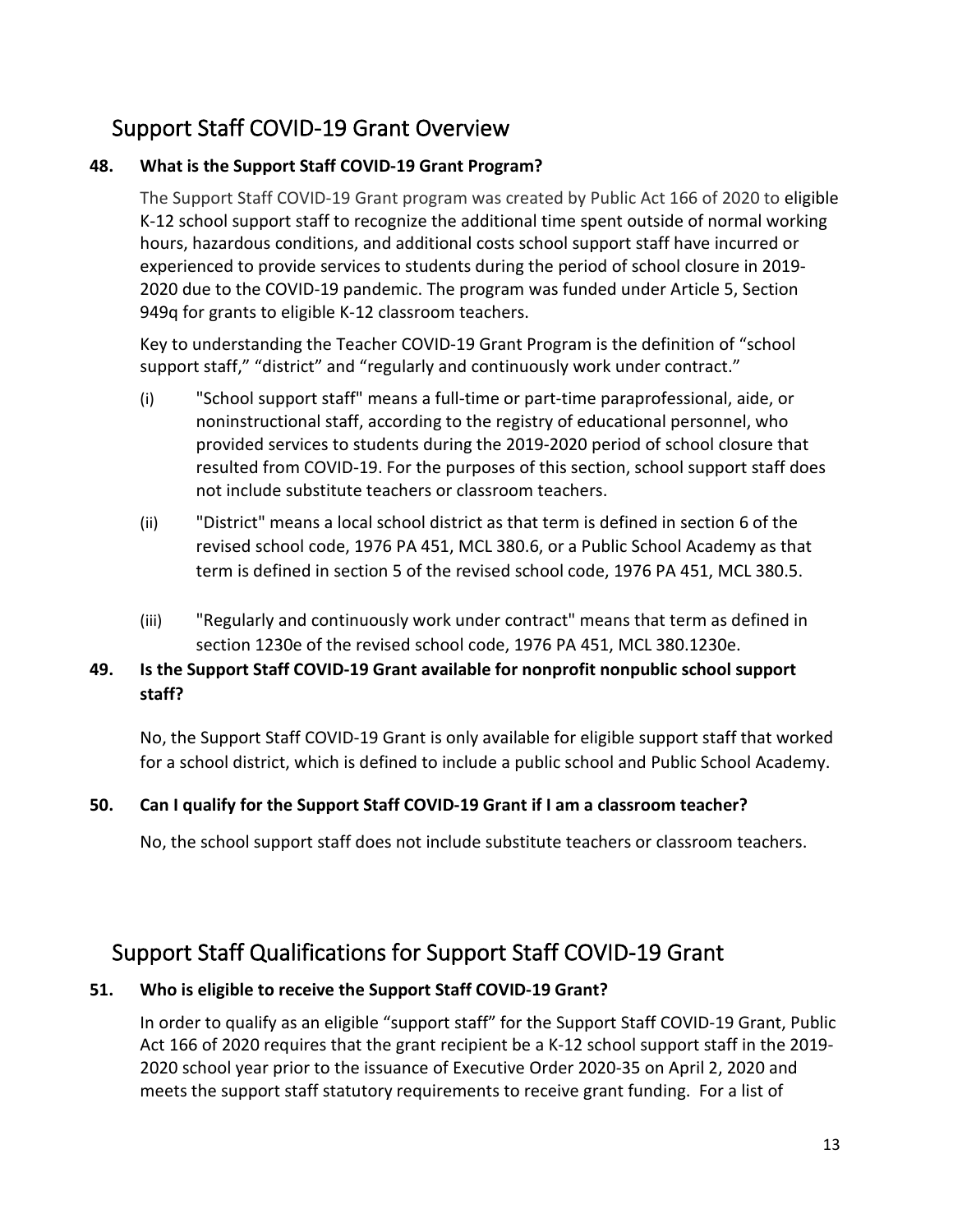support staff positions please refer to the paraprofessional/aide assignments beginning at p. 41 and Non-instructional assignment codes beginning at page 43 of the Registry of Educational Personnel Data Field Descriptions Manual, which is available at the following webpage:

[https://www.michigan.gov/documents/cepi/REP\\_Data\\_Field\\_Descriptions\\_Fall\\_2020\\_6895](https://www.michigan.gov/documents/cepi/REP_Data_Field_Descriptions_Fall_2020_689554_7.pdf) [54\\_7.pdf.](https://www.michigan.gov/documents/cepi/REP_Data_Field_Descriptions_Fall_2020_689554_7.pdf)

## **52. Are all support staff eligible?**

No, only full-time or part-time kindergarten to  $12<sup>th</sup>$  grade support staff who served as a paraprofessional, aide, or noninstructional staff according to the registry of educational personnel, who provided services to students in a district for during the 2019-2020 school year are eligible for the Teacher COVID-19 grant. Additionally, prior to the issuance of Executive Order 2020-35 on April 2, 2020, the school support staff performed at least 75% of their workload in a brick and mortar school building at a district and must also meet all of the support staff statutory requirements to receive grant funding. (See Support Staff Eligibility Requirements and Certification Process.)

#### **53. Who are considered noninstructional staff?**

Noninstructional staff include those positions listed under the registry of educational personnel (REP) by CEPI as non-instructional assignment codes. However, in order to qualify for the Support Staff COVID-19 Grant the K-12 support staff must also meet all of the support staff statutory requirements to receive grant funding. More detailed information on the REP is available at: [https://www.michigan.gov/cepi/0,4546,7-113-986\\_10478---](https://www.michigan.gov/cepi/0,4546,7-113-986_10478---,00.html) [,00.html.](https://www.michigan.gov/cepi/0,4546,7-113-986_10478---,00.html) (See Support Staff Eligibility Requirements and Certification Process.)

#### **54. Are part-time K-12 paraprofessional or aides eligible support staff?**

Yes, part-time and full-time kindergarten to  $12<sup>th</sup>$  grade support staff who served as a paraprofessional, aide, or noninstructional staff according to the registry of educational personnel, who provided services to students in a district for during the 2019-2020 school year are eligible for the Support Staff COVID-19 grant provided they also meet all of the support staff statutory requirements to receive grant funding. (See Support Staff Eligibility [Requirements and Certification Process\)](#page-15-0)

#### **55. Does the school support staff need to be employed by a school district to qualify for the Support Staff COVID-19 Grant?**

No, the K-12 school support staff can either be employed by the district or assigned to regularly and continuously work under contract in a public school operated by the district.

#### **56. What does it mean to be assigned to regularly and continuously work under contract as support staff?**

"Regularly and continuously work under contract" is defined in section 1230e of the revised school code, 1976 PA 451, MCL 380.1230e as "Regularly and continuously work under contract" means any of the following: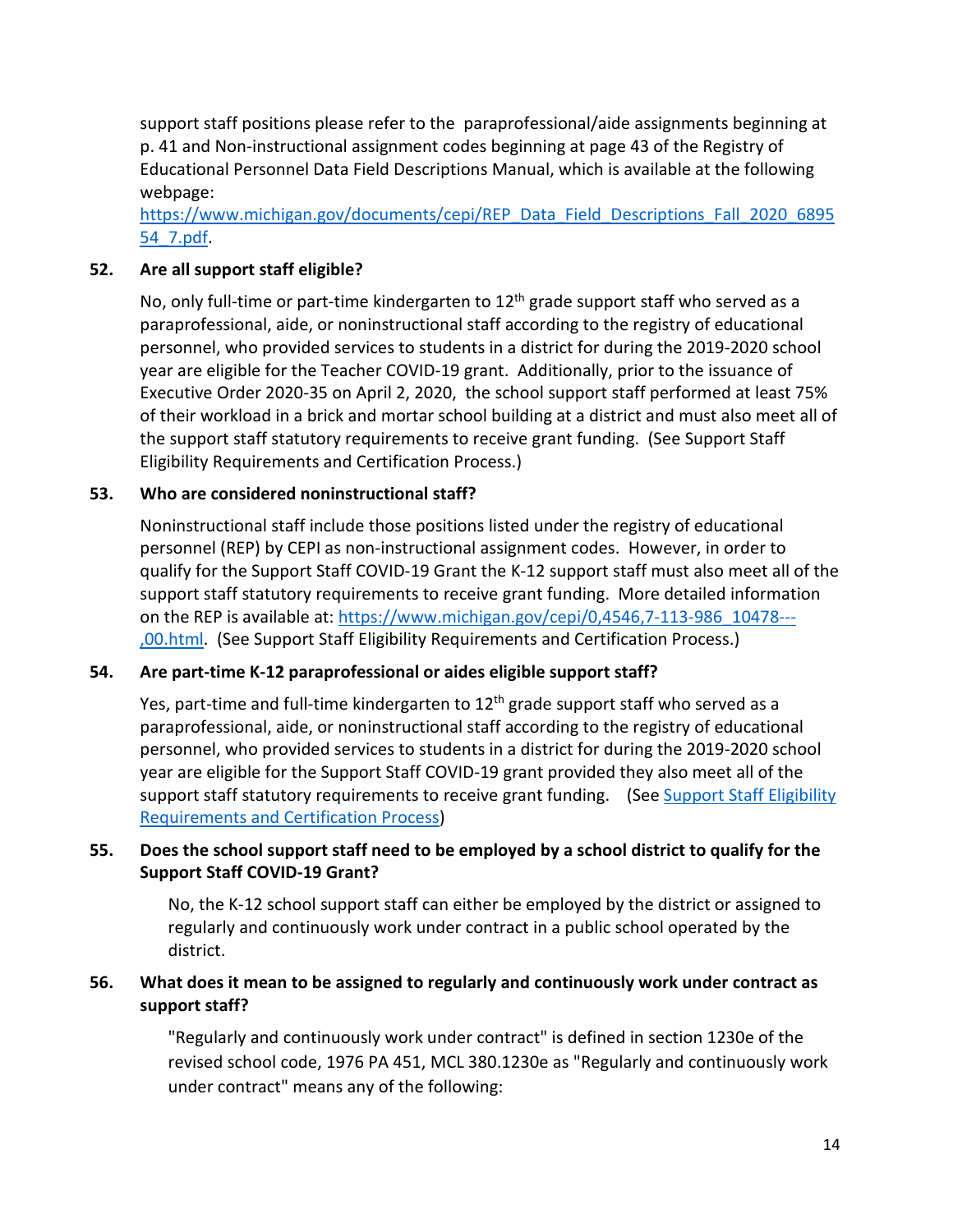- (i) To work at school on a more than intermittent or sporadic basis as an owner or employee of an entity that has a contract with a school district, intermediate school district, Public School Academy, or nonpublic school to provide food, custodial, transportation, counseling, or administrative services, or to provide instructional services to pupils or related and auxiliary services to special education pupils.
- (ii) To work at school on a more than intermittent or sporadic basis as an individual under a contract with a school district, intermediate school district, Public School Academy, or nonpublic school to provide food, custodial, transportation, counseling, or administrative services, or to provide instructional services to pupils or related and auxiliary services to special education pupils.

# **57. Are K-12 school support staff who perform 50% of their workload in a school building and 50% in a cyber school (as defined in section 551 of the Revised School Code (MCL 380.551.) for a school district eligible?**

No, school support staff must perform at least 75% of their workload in a brick and mortar school building at a district and meet the eligibility requirements for the Support Staff COVID-19 Grant. (See [Support Staff Eligibility Requirements and Certification Process\)](#page-15-0)

#### **58. Are paraprofessionals in a two-year kindergarten classroom eligible support staff?**

Yes, paraprofessionals in a two-year kindergarten classroom who worked full-time during the 2019-2020 school year that also met the eligibility requirements are eligible. (See [Support Staff Eligibility Requirements and Certification Process\)](#page-15-0)

#### **59. Are Public School Academy support staff eligible for these grants?**

Yes, support staff who work for a district that is a Public School Academy who meet the eligibility requirements are eligible for the [Support Staff](#page-15-0) COVID-19 grant. (See Support Staff [Eligibility Requirements and Certification Process\)](#page-15-0)

#### **60. Are food service workers support staff eligible for these grants?**

Yes, food service workers that are non-instructional support staff who work for a district and meet the eligibility requirements are eligible for the Support Staff COVID-19 grant. (See [Support Staff Eligibility Requirements and Certification Process\)](#page-15-0)

#### **61. Is a school support staff who is on FMLA but still on the payroll?**

Yes, school support staff who are on FMLA, but still on payroll at the end of the 2019-2020 school year, and who meet the eligibility requirements are eligible for the Support Staff COVID-19 grant. (See [Support Staff Eligibility Requirements and Certification Process\)](#page-15-0)

#### **62. Are school support staff who quit this summer after June 30, 2020 eligible?**

Yes, school support staff who no longer work for district are eligible if they also met the eligibility requirements are eligible for the Support Staff COVID-19 grant. (See [Support Staff](#page-15-0)  [Eligibility Requirements and Certification Process\)](#page-15-0)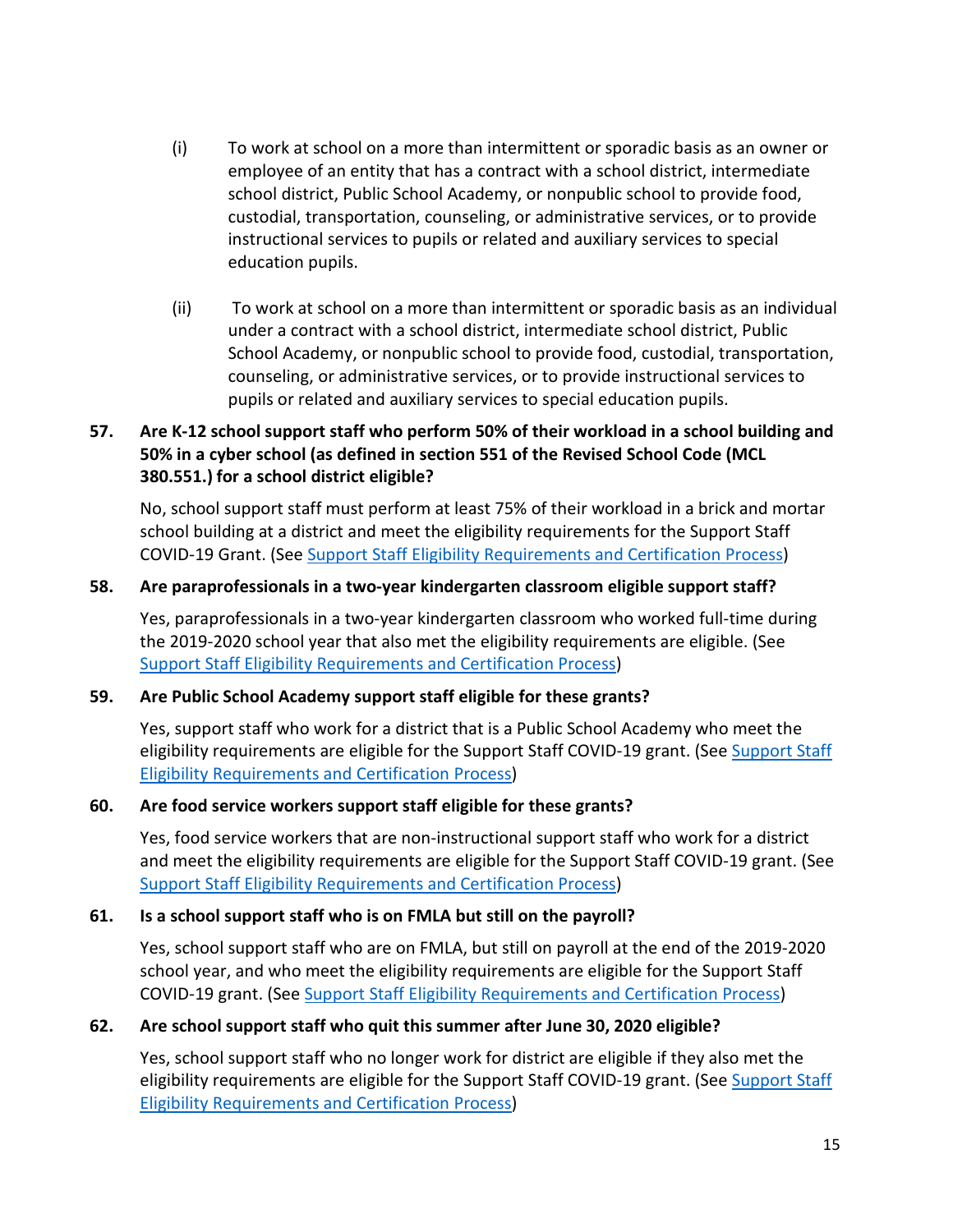#### **63. Is a school support staff who worked until December 1, 2019 during the 2019-2020 school year, but left their position during the 2019-2020 school year eligible?**

No, only individuals who worked the 2019-2020 school year that provided services to students during the period of school closure in 2019-2020 due to the COVID-19 pandemic and also meet the eligibility requirements are eligible for the Support Staff COVID-19 Grant. (See [Support Staff Eligibility Requirements and Certification Process\)](#page-15-0)

# **64. Are new school support staff who just started this fall for the 2020-2021 school year eligible?**

No, new school support staff as of the 2020-2021 school year are not eligible for the Support Staff COVID-19 Grant. Support staff who worked during the 2019-2020 school year and provided services to students during the period of school closure in 2019-2020 due to the COVID-19 pandemic and meet the eligibility requirements can receive the Support Staff COVID-19 Grant.

#### **65. Are pre-K or early childhood centers school support staff eligible?**

No, pre-K and early childhood center teachers who worked during the 2019-2020 school year in a support staff position are not eligible.

#### **66. Are school district administrators and school business officials eligible?**

No, school district administrators and school business officials are not eligible for the Support Staff COVID-19 Grant.

# **67. Do classroom teachers qualify as eligible support staff for the Support Staff COVID-19 Grant?**

No, classroom teachers who worked during the 2019-2020 school year are not eligible for the School Support COVID-19 Grant. However, more detailed information on the Teacher COVID-19 Grant is contained in this guide beginning at question 2. Individuals should review this section to determine if they may be eligible under the Teacher COVID-19 Grant Program. (See [Classroom Teacher Eligibility Requirements and Certification Process\)](#page-8-0)

# <span id="page-15-0"></span>Support Staff Eligibility Requirements and Certification Process

Public Act 166 OF 2020 provides that eligible support staff must meet two specific criteria to receive the Support Staff COVID-19 Grant. As indicated above, eligible support staff is defined in the Act and must meet both of the following conditions:

(a) Prior to the issuance of Executive Order No. 2020- 35, the school support staff performed at least 75% of their workload in a brick and mortar school building at a district.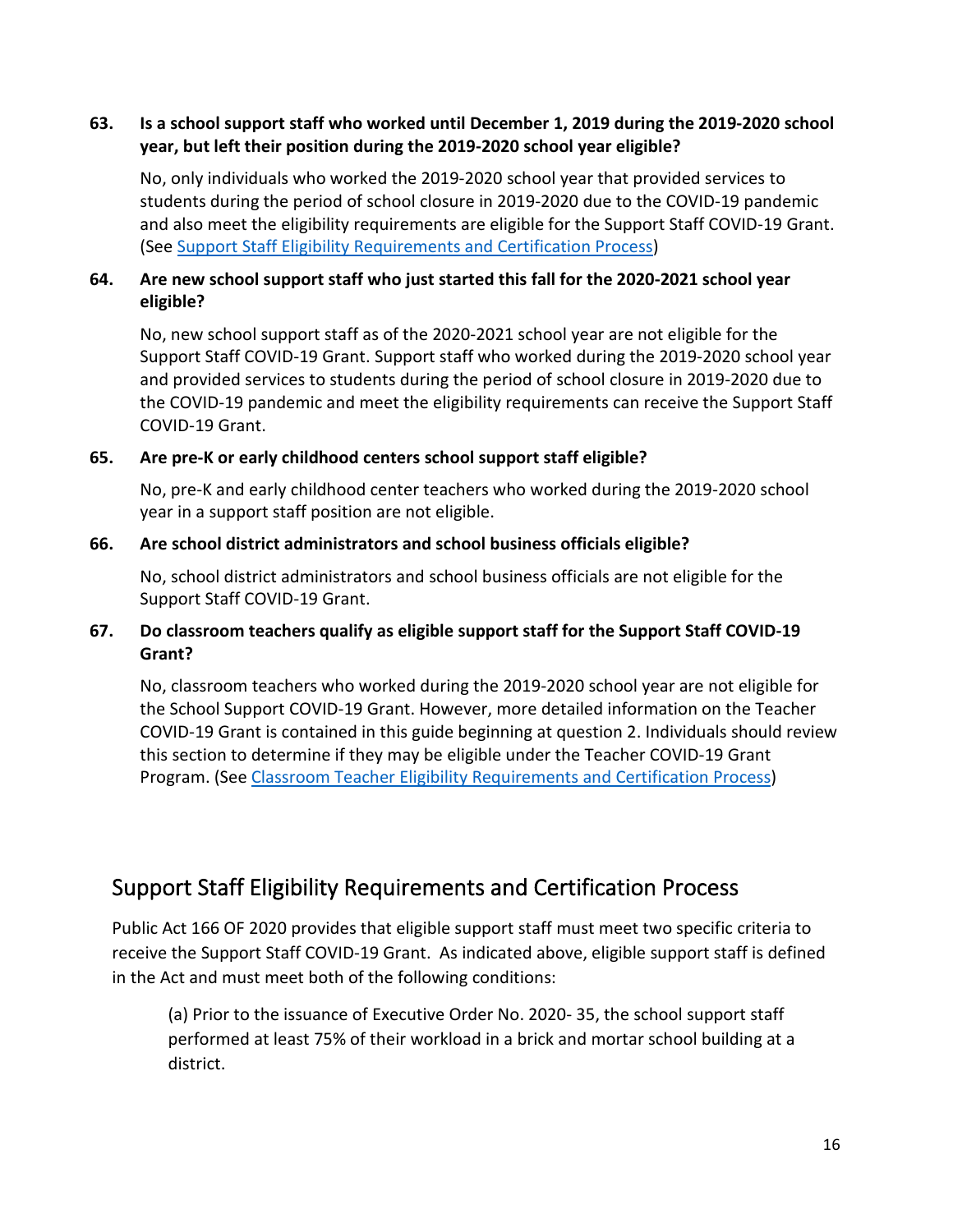(b) The school support staff certifies to the district, in a manner prescribed by the department, that he or she worked additional time spent outside of normal working hours, experienced hazardous conditions, or incurred additional costs related to providing student services during the COVID19 pandemic.

Key to determining eligibility is that prior to April 2, 2020 during the 2019-2020 school year, the school support staff performed at least 75% of their workload in a brick and mortar school building at a district. Determination of eligibility for the Support Staff COVID-19 grant requires the eligible support staff to review and certify this specific criteria stated above that the eligible support staff spent additional time in a district outside of normal working hours, experienced hazardous conditions, or incurred additional costs to providing student services during the period of school closure in 2019-2020 due to the COVID-19 pandemic.

The eligible school support staff will receive from the school district Form 5734, the Teacher and Support Staff COVID-19 Grants Certification, attesting that they meet the requirements for eligibility.

#### **68. What is the eligible school support staff certifying to the district?**

The eligible school support staff must certify to the school district that he or she worked additional time outside of normal working hours, experienced hazardous conditions, **or** incurred additional costs related to providing student services during the COVID-19 pandemic for the 2019-2020 school year.

# **69. How does the eligible school support staff certify that he or she meets the requirements for eligibility?**

The eligible school support staff must certify to the school district by filing Form 5734, the Teacher and Support Staff COVID-19 Grants Certification, directly with the school district by November 9, 2020. A copy of Form 5734 will be provided by the school district directly to school support staff who the school district determines eligible school support staff and is also available on the Teacher and School Support COVID-19 Grant webpage at: [www.michigan.gov/TSSC19Grants.](http://www.michigan.gov/TSSC19Grants)

# **70. Where can an eligible school support staff obtain Form 5734, the Teacher and Support Staff COVID-19 Grant Certification?**

The school districts are required to determine and send Form 5734, the Teacher and Support Staff COVID-19 Grants Certification, to staff the district identifies as eligible school support staff for the School Support COVID-19 Grant no later than November 9, 2020. Form 5734 must be fully completed by the eligible school support staff certifying all of the statutory requirements are met and the form returned to the school district no later than December 4, 2020. A copy of Form 5734 is required to be retained by the school district.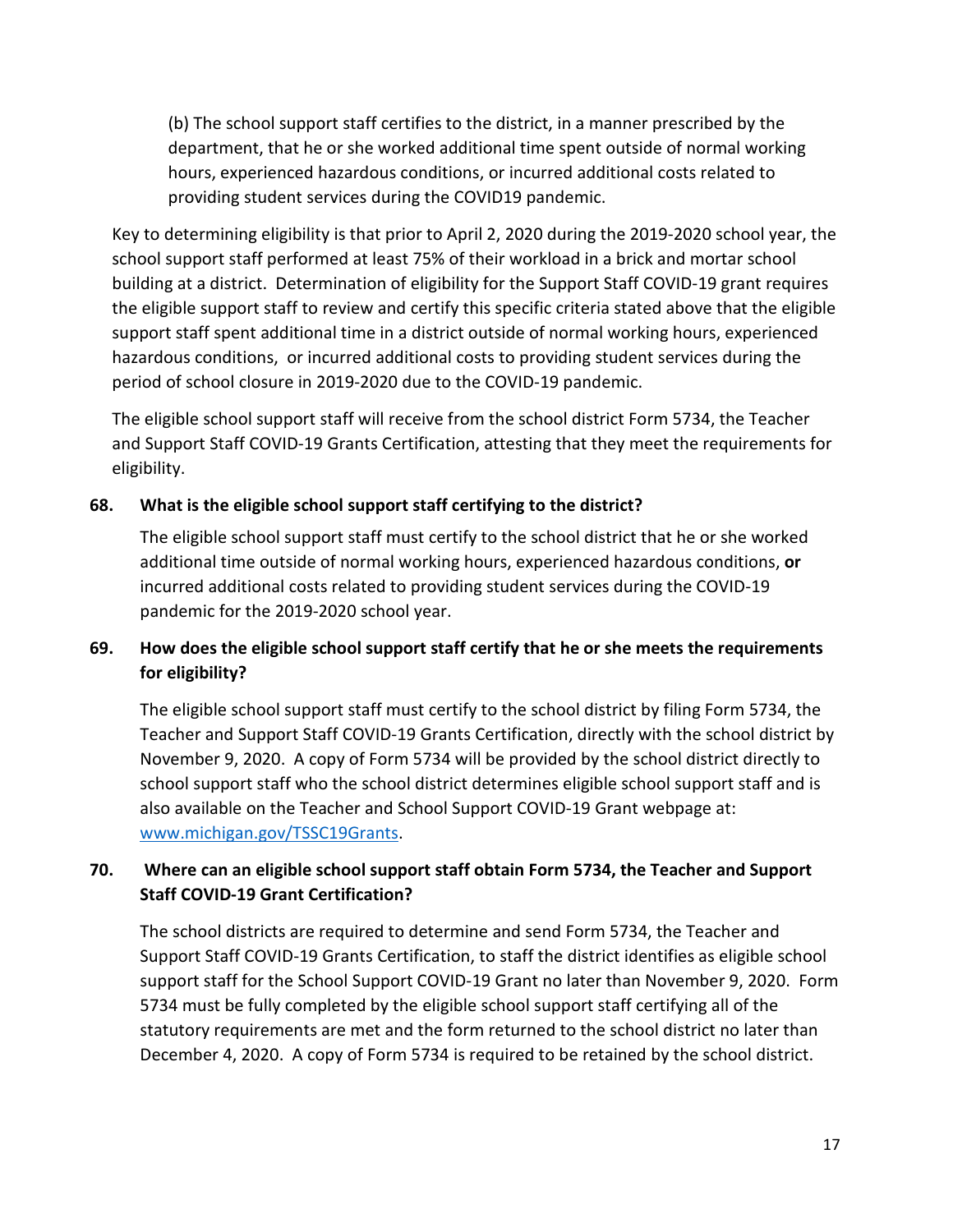# **71. Am I required to submit Form 5734, the Teacher and Support Staff COVID-19 Grants Certification, to my school district to be eligible to receive grant funding?**

Yes, Form 5734, the Teacher and Support Staff COVID-19 Grants Certification, must be filed by the eligible school support staff with the school district by December 4, 2020 to be eligible to receive the Support Staff COVID-19 Grant.

# **72. I am eligible school support staff that works under contract to regularly and continuously work for a district, can I utilize another form or letter to certify I meet the grant requirements?**

No, an eligible school support staff either directly employed by the district or assigned to regularly and continuously work under contract in a public school operated by the district are required to certifying utilizing the official Michigan Department of Treasury Form 5734, the Teacher and Support Staff COVID-19 Grants Certification. Failure to certify utilizing this form will make you ineligible for grant funding.

# **73. What information is requested on the Form 5734, the Teacher and Support Staff COVID-19 Grants Certification?**

This form begins with general information including, name, address, and social security number. This background information will be used by the Michigan Department of Treasury for distribution of the grant funding and must be complete and accurate.

Additionally, the eligible school support staff must verify the Support Staff COVID-19 Grant eligibility requirements. This requires the eligible classroom teacher to certify the requirements below are met:

- (i) Prior to the issuance of Executive Order 2020-35 on April 2, 2020, the school support staff performed at least 75% of their workload in a brick and mortar school building at a district.
- (ii) The school support staff certifies to the district, in a manner prescribed by the department, that he or she worked additional time spent outside of normal working hours, experienced hazardous conditions, or incurred additional costs related to providing student services during the COVID19 pandemic.

# **74. What if I fail to return Form 5734, the Teacher and Support Staff COVID-19 Grants Certification, to the school district?**

Failure to return Form 5734, the Teacher and Support Staff COVID-19 Grants Certification, to the school district in the form and manner prescribed by the district by December 4, 2020 would make the school support staff ineligible for grant funding.

# **75. Can eligible school support staff electronically sign Form 5734, the Teacher and Support Staff COVID-19 Grants Certification?**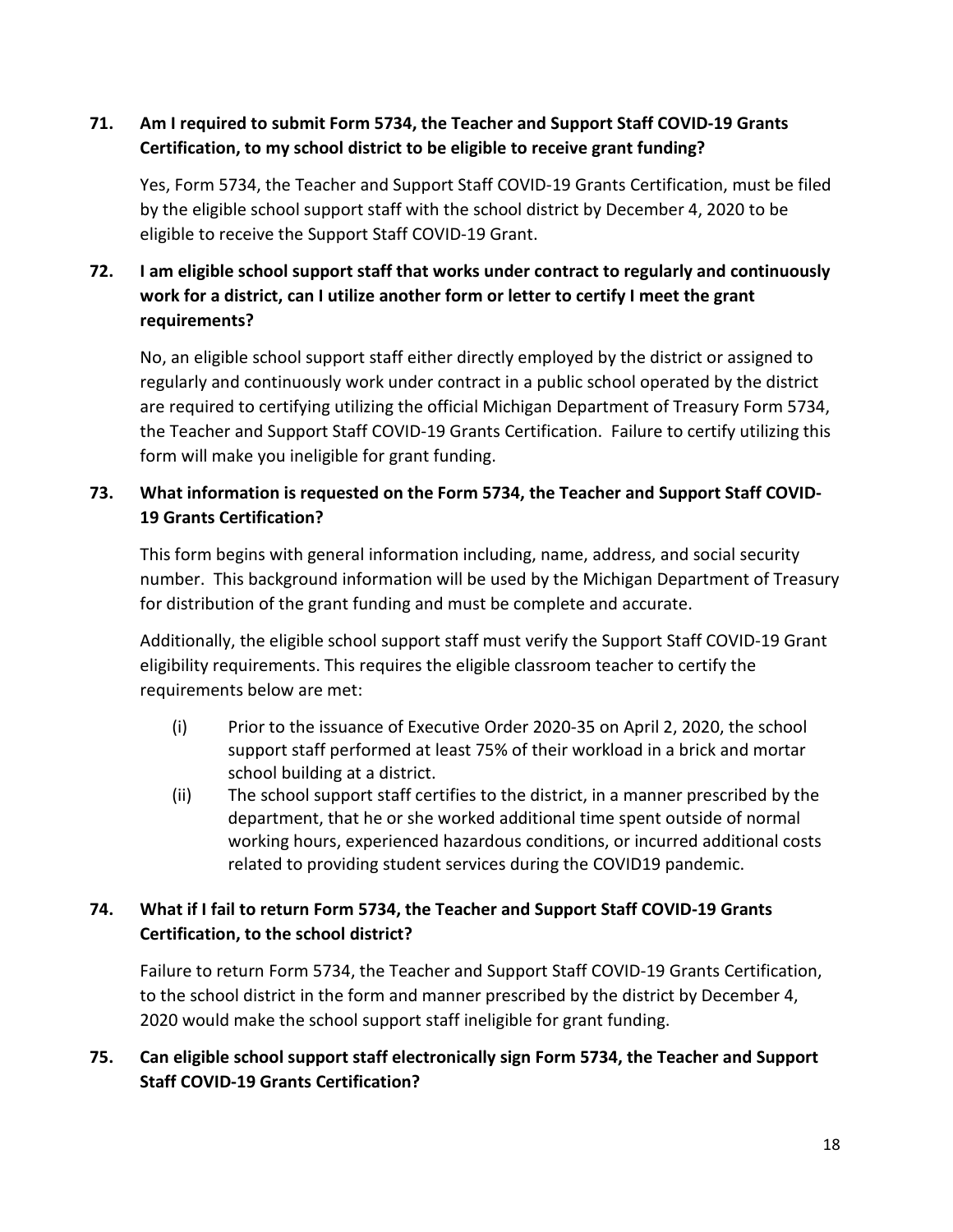Yes, eligible school support staff can electronically sign Form 5734, the Teacher and Support Staff COVID-19 Grants Certification. By providing a digital signature, the eligible school support staff is signing the form and is certifying that the information contained within the form provides a full and true statement.

# **76. My school district said I do not qualify and did not put me on the eligible school support staff list for the Support Staff COVID-19 Grant. Is there a correction or appeal process for school support staff?**

Yes, when the school district identifies eligible school support staff, they are required to not only distribute Form 5734, the Teacher and Support Staff COVID-19 Grants Certification, but also post notice on the school district website and at least 1 other means of widely used communication. This provides an opportunity for any school support staff to claim and appeal to the district in writing the determination of eligibility status by November 9, 2020.

# **77. If I appeal the district's determination of eligibility, how will I know the district's determination of my appeal?**

You will receive a response in writing from the district regarding the appeal. If a district believes that school support staff does not qualify for the Support Staff COVID-19 Grant after receiving an appeal from the school support staff, the district must notify the school support staff in writing and include the reason for ineligibility for the Support Staff COVID-19 grant.

# **78. How will the Michigan Department of Treasury know that I am a school support staff qualified to receive the School Support COVID-19 grant?**

The school district is required to identify the eligible school support staff, distribute Form 5734, the Teacher and Support Staff COVID-19 Grants Certification, to identified eligible school support staff, retain copies of Form 5734 and electronically submit and certify a list of eligible school support staff, including their residency address, to the Michigan Department of Treasury by December 16, 2020.

# **79. How can I verify if the district listed me as eligible school support staff to the Michigan Department of Treasury?**

School support staff should reach out directly to the district to verify this information. The school district retains supporting documentation of the school support staff eligibility.

# <span id="page-18-0"></span>Process for School Districts and Nonprofit Nonpublic Schools to provide List of Eligible Grant Recipients to the Department of Treasury

**80. What steps should a school district and nonprofit nonpublic school first take to begin compiling the required list of eligible classroom teachers and eligible support staff?**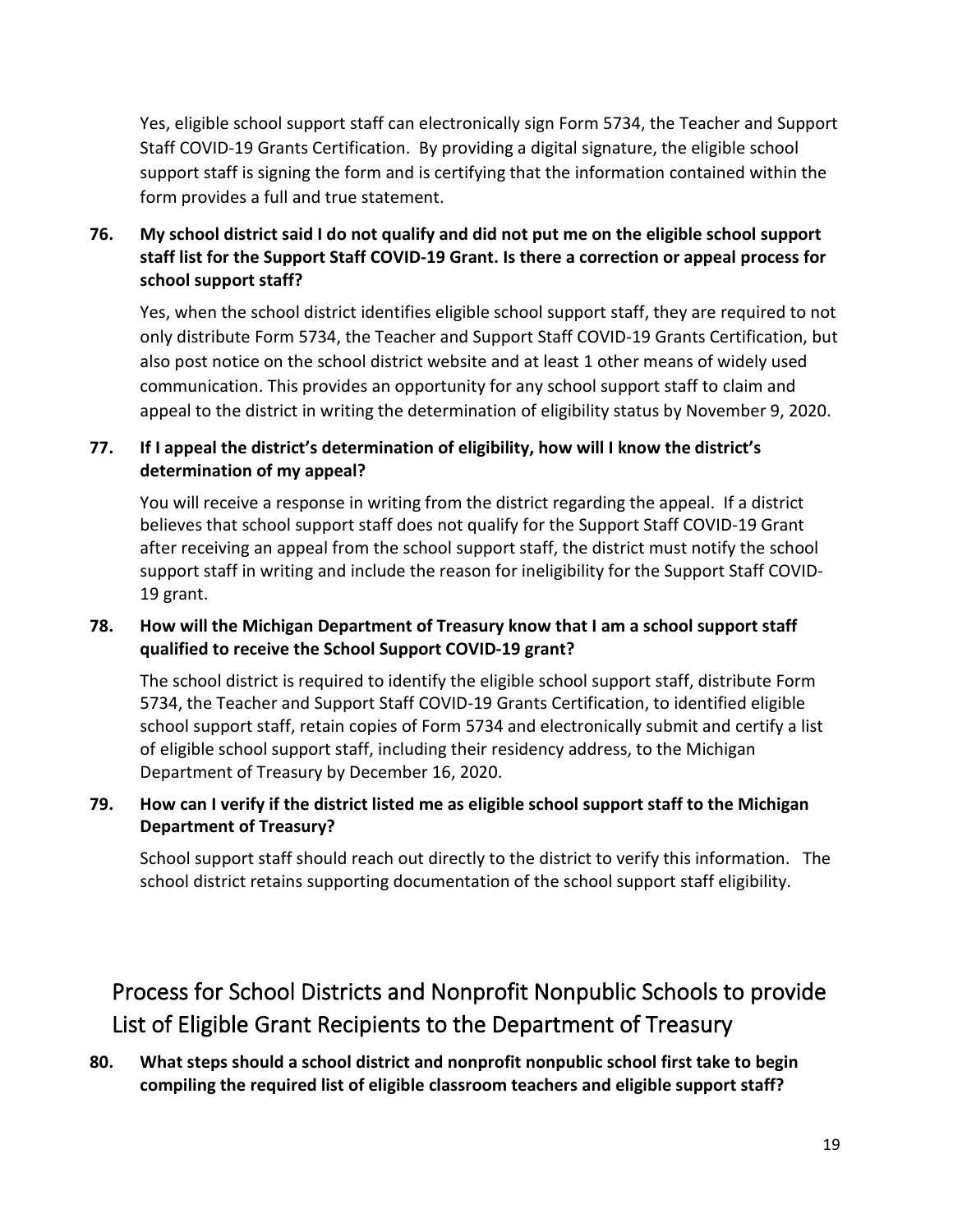Districts and nonprofit nonpublic schools should obtain a draft list of potential grant recipients beginning October 23, 2020, based upon 2019-2020 school filings to CEPI as presented in the Registry of Educational Personnel (REP), or Nonpublic School Personnel Report (NPSPR). Districts and nonpublic schools that reported in the 2019-2020 school year will have reported data prepopulated in the TSSC19 District Template, available within the REP/NPSPR system, under Submission Reports.

Next, the district or nonprofit nonpublic school can run the Teacher and School Support COVID-19 Grant Program (TSSC19) District Template or the COVID-19 grant programs to obtain a draft list that pre-populates potential grant recipients based upon 2019-2020 school filings to CEPI. This list should then be reviewed, and the school district should identify eligible classroom teachers and eligible support staff for the COVID-19 grant programs. Of significance, the district and nonprofit nonpublic school must indicate if the eligible classroom teacher is full-time and 1.0 FTE or should be pro-rated for example as a part-time eligible classroom teacher at 0.5 FTE. (See question 81 below on notification to eligible recipients).

Please note, if a school district or nonprofit nonpublic school is not registered in the REP, this additional step must be completed first.

## **81. When are school district and nonprofit nonpublic schools required to identify the eligible classroom teachers and eligible support staff?**

School districts and nonprofit nonpublic schools are required to identify eligible classroom teachers and support staff and email eligible grant recipients Form 5734, the Teacher and Support Staff COVID-19 Grants Certification, by November 9, 2020. The email must contain in writing the due date of November 9, 2020 for the classroom teacher to certify and detailed instruction on how to submit the required certification to the district and nonprofit nonpublic schools. Additionally, if the school district has determined the teacher is less than full-time and calculated at 1.0 FTE, the district must notify the teacher of the reduction or identify a process the eligible recipient can confirm and obtain the FTE calculation to be reported to the Michigan Department of Treasury.

Eligible Classroom teachers must return Form 5734, the Teacher and Support Staff COVID-19 Grants Certification, to the district or nonprofit nonpublic school in the form and manner the district requires by December 4, 2020.

School districts and nonprofit nonpublic schools are then required to compile the final list of eligible classroom teachers or school support staff and electronically submit the list by December 16, 2020 utilizing the Teacher and School Support COVID-19 Grant Excel Submission System (Michigan eSignature Solution) by means of the TSSC19 District Template.

#### **82. When identifying eligible classroom teachers what notice must school district and nonprofit nonpublic schools provide?**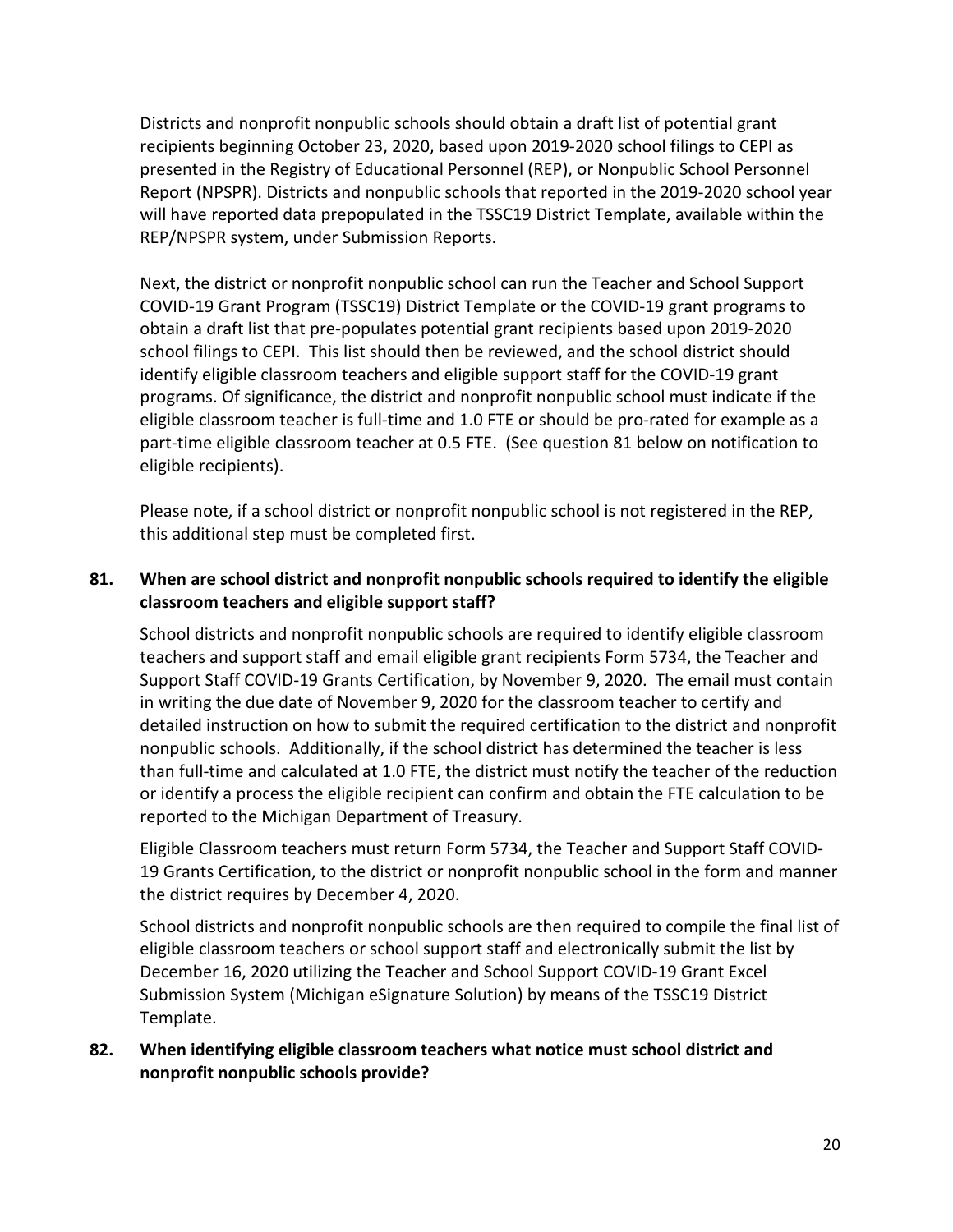Upon distribution of Form 5734, the Teacher and Support Staff COVID-19 Grants Certification to identified eligible classroom teachers, the district and nonprofit nonpublic school shall post notice on their website and at least 1 other means of communication of the distribution providing an opportunity for any classroom teacher to claim and appeal to the district or nonprofit nonpublic school in writing the determination of eligibility by November 9, 2020. The school district and nonprofit nonpublic schools must also provide eligible classroom teachers with the FTE calculation to be applied for eligibility if less than fully reported as 1 FTE.

## **83. Do only eligible classroom teachers employed directly by the district or nonprofit nonpublic school qualify?**

No, the district and nonprofit nonpublic school is required to include in the list of eligible classroom teachers any K-12 classroom teacher who continuously worked under contract in a public school operated by the district or in a nonprofit nonpublic school and met the eligibility requirements. (See [Classroom Teacher Eligibility Requirements and Certification](#page-8-0)  [Process\)](#page-8-0)

# **84. What if the classroom teacher retired, moved, and the employing district does not have their current address information?**

The school district or nonprofit nonpublic school is required to notify all identified eligible classroom teachers and electronically distribute Form 5734, the Teacher and Support Staff COVID-19 Grants Certification. The contact information on file should be used. (See [question 44 regarding appeal rights of the eligibility determination\)](#page-11-0)

# **85. What documentation is the district or nonprofit nonpublic schools required to keep for any appeal of the determination of eligibility for the Teacher COVID-19 Grant or Support Staff COVID-19 Grant?**

First, if district or nonprofit nonpublic school believes that a classroom teacher does not qualify for the Teacher COVID-19 Grant after receiving an appeal from the classroom teacher or support staff, they must notify the classroom teacher in writing include the reason for ineligibility for the grant.

All appeals received and written responses regarding grant eligibility issued by the district are required to be retained by the district as supporting documentation for the retention period of 7 years.

#### **86. How are school districts and nonprofit nonpublic schools required to collect Form 5734, the Teacher and Support Staff COVID-19 Grants Certification?**

School districts and nonprofit nonpublic schools can determine the manner of collection that works best for their district. Electronic collection is acceptable. Eligible classroom teachers will have to return Form 5734, the Teacher and Support Staff COVID-19 Grants Certification, to the district or nonprofit nonpublic school in the form and manner the district required by December 16, 2020.

# **87. How long is the school district and nonprofit nonpublic schools required to retain Form 5734, the Teacher and Support Staff COVID-19 Grants Certification?**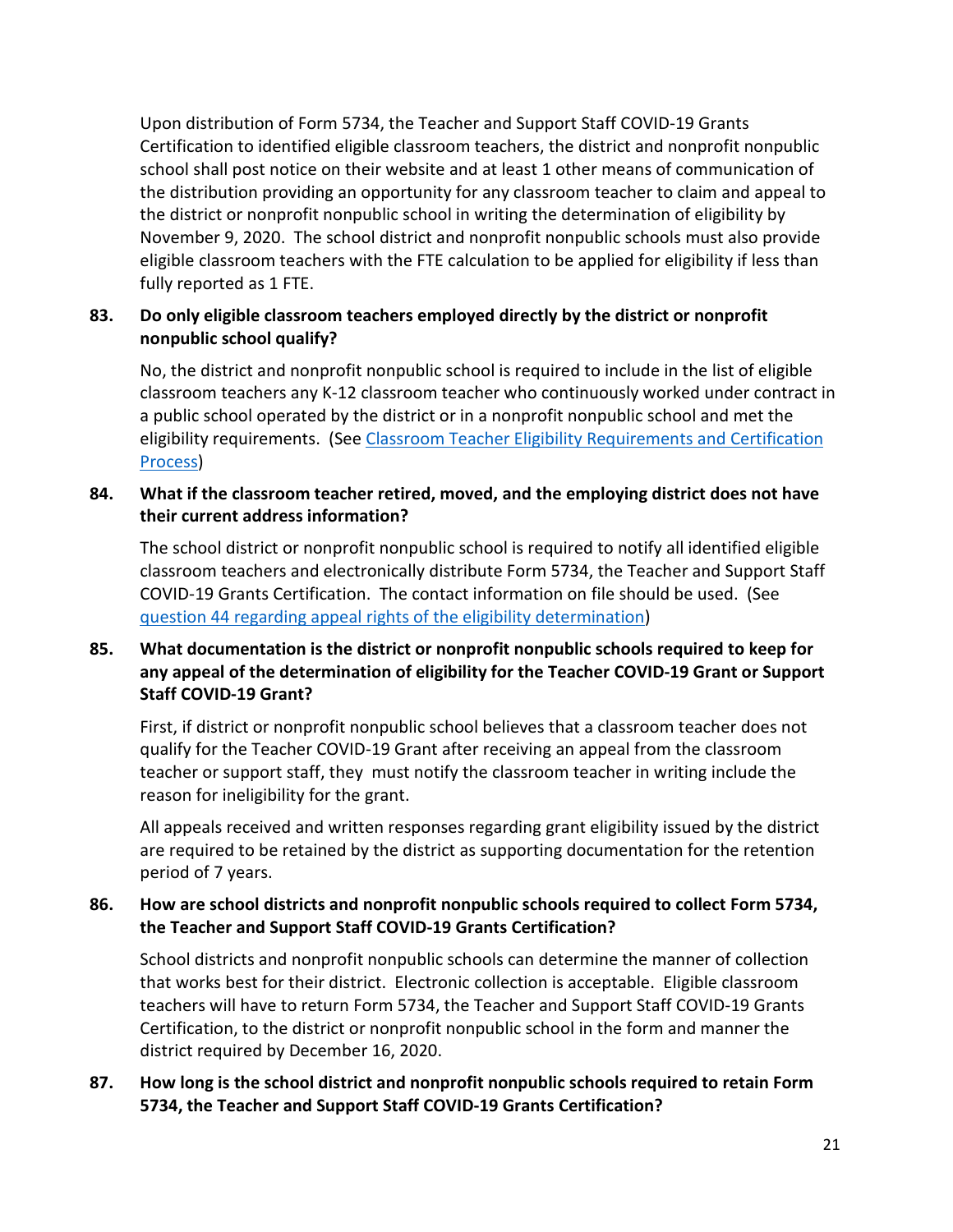The Teacher and Support Staff COVID-19 Grants Certification forms (Form 5734) are required to be retained by the school districts and nonprofit nonpublic schools for 7 years and must be produced and provided upon request by the Michigan Department of Treasury within 5 business days. The retention period of 7 years expires on December 31, 2027. These certification forms are subject to audit by the Michigan Department of Treasury.

# **88. What must school districts and nonprofit nonpublic schools review from Form 5734, the Teacher and Support Staff COVID-19 Grants Certification, and electronically submit to the Michigan Department of Treasury?**

School districts and nonprofit nonpublic schools are required to review that the eligible classroom teachers and school support staff have certified they meet all the statutory requirements to be eligible for the Teacher COVID-19 Grant or School Support Grant, update the residency address and ensure the accuracy of the background information, including, but not limited to, the classroom teacher name and Social Security number. The Michigan Department of Treasury recommends school districts and nonprofit nonpublic schools communicate with eligible teachers who have not fully completed the certificate in an effort to obtain the missing information.

## **89. What if people move between the time of the submission and the payment? Does the school need to refile and update the state?**

No, the school district or nonprofit nonpublic school is not required to resubmit the list of eligible recipients for grant programs. The district and nonprofit nonpublic school should ensure the address listed on Form 5734, the Teacher and Support Staff COVID-19 Grants Certification, provided by the eligible classroom teacher or eligible school support staff is accurate and complete when electronically submitting their grant eligibility lists as required by statute.

# **90. What if a school district forgot to list a classroom teacher when submitted to the Department of Treasury after the classroom teacher completed the grant certification form and returned to the district?**

Failure for a school district or nonprofit nonpublic school to list a classroom teacher or support staff on the list of eligible grant recipients to the Michigan Department of Treasury would result in the classroom teacher and support staff being ineligible for grant funding. School districts and nonprofit nonpublic schools are strongly encouraged to ensure the accuracy of this data prior to submission.

# **91. What happens if a school district or nonprofit nonpublic school misses the deadline? Can the teachers still file with the Department of Treasury?**

No. The teacher cannot file with the Department of Treasury. School districts and nonprofit nonpublic schools are required by law to submit a list of eligible classroom teachers and eligible support staff.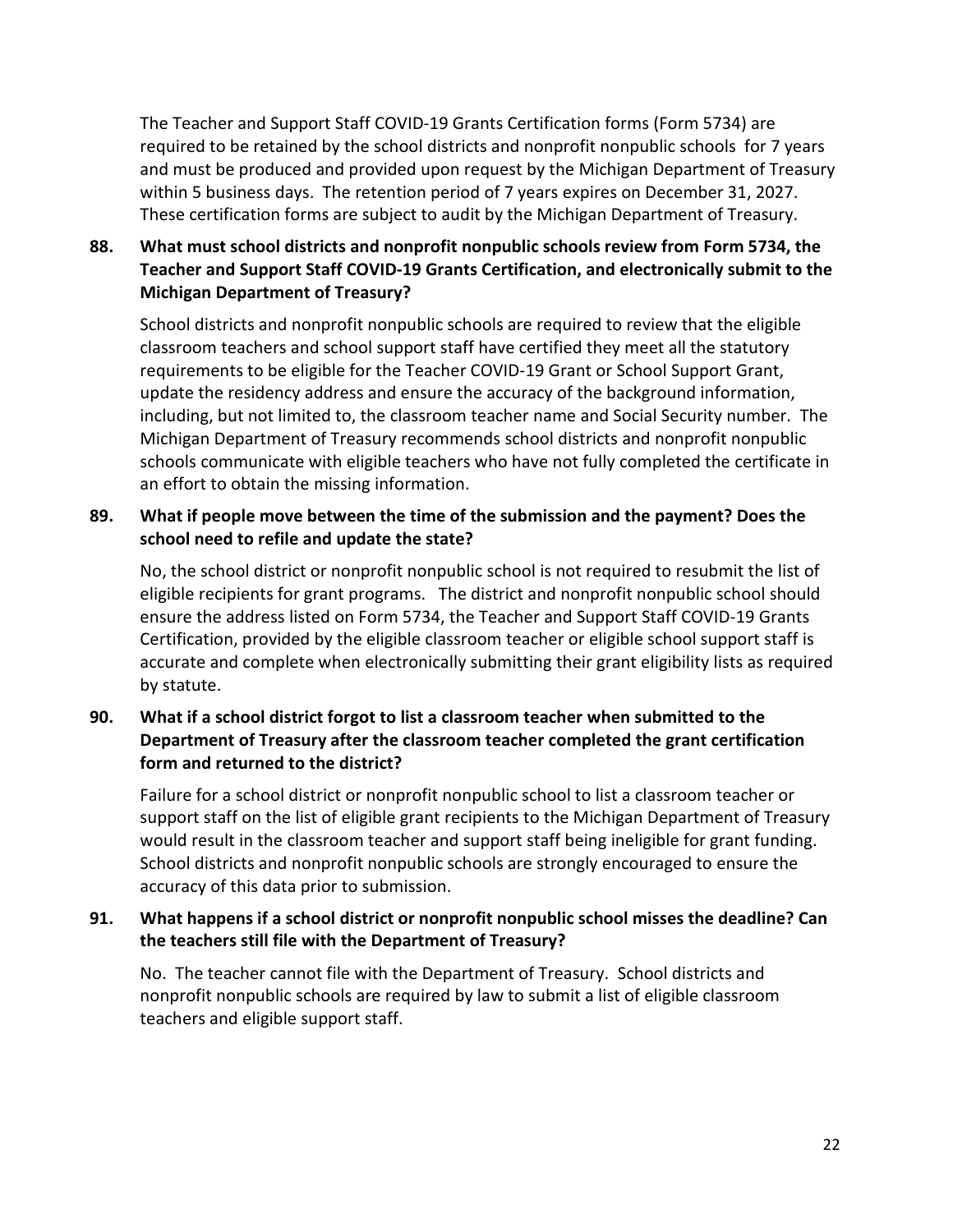# **92. Can the school district retain electronic copies of Form 5734, the Teacher and Support Staff COVID-19 Grants Certification?**

Yes, the school district can retain electronic copies of Form 5734, the Teacher and Support Staff COVID-19 Grants Certification. The school district and nonprofit nonpublic schools are required to maintain documentation of classroom teacher eligibility and must produce documentation within 5 business days of receiving a request from the Michigan Department of Treasury. The retention period is 7 years.

# **93. How must the school districts and nonprofit nonpublic schools submit the list of eligible classroom teachers to the Department of Treasury?**

A school district and nonprofit nonpublic school will submit the eligibility list through the *Teacher and School Support COVID-19 Grant Excel Submission System* (Michigan eSignature Solution). The link to submit the eligibility list can be found on the following webpage [www.michigan.gov/TSSC19Grants](http://www.michigan.gov/TSSC19Grants) . Districts and nonprofit nonpublic schools should review the Teacher and School Support COVID-19 Grant Excel Submission Instructions and instructional video under "District and Nonprofit Nonpublic School Resources" section on the grant website at [www.michigan.gov/TSCC19Grants.](https://www.michigan.gov/TSCC19Grants) All nonprofit nonpublic schools will be required to provide their Federal Employer Identification Number (FEIN) and a copy of their 501(c)(3) determination letters from the Internal Revenue Service (IRS).

# **94. Can we mail in the list of eligible classroom teachers and eligible support staff to the Michigan Department of Treasury?**

No, school districts and nonprofit nonpublic schools must submit certification documents electronically using the process detailed in question 80 above in the form and manner prescribed by the Michigan Department of Treasury.

# **95. Can the Michigan Department of Treasury audit the school districts and nonprofit nonpublic schools list of eligible classroom teachers and eligible support staff list, certification forms and supporting documentation for these grant programs?**

Yes, the Michigan Department of Treasury can audit the school districts and nonprofit nonpublic schools list of eligible classroom teachers and eligible support staff, certification forms and supporting documentation for these grant programs.

# <span id="page-22-0"></span>Teacher and Support Staff COVID-19 Grants and Distribution Process

# **96. How will the Michigan Department of Treasury distribute the Teacher COVID-19 Grant funding?**

The Michigan Department of Treasury is required to distribute funding allocated under the Act directly to eligible classroom teachers in an equal amount up to \$500.00 per FTE K-12 classroom teacher employed by the district or nonprofit nonpublic school or assigned to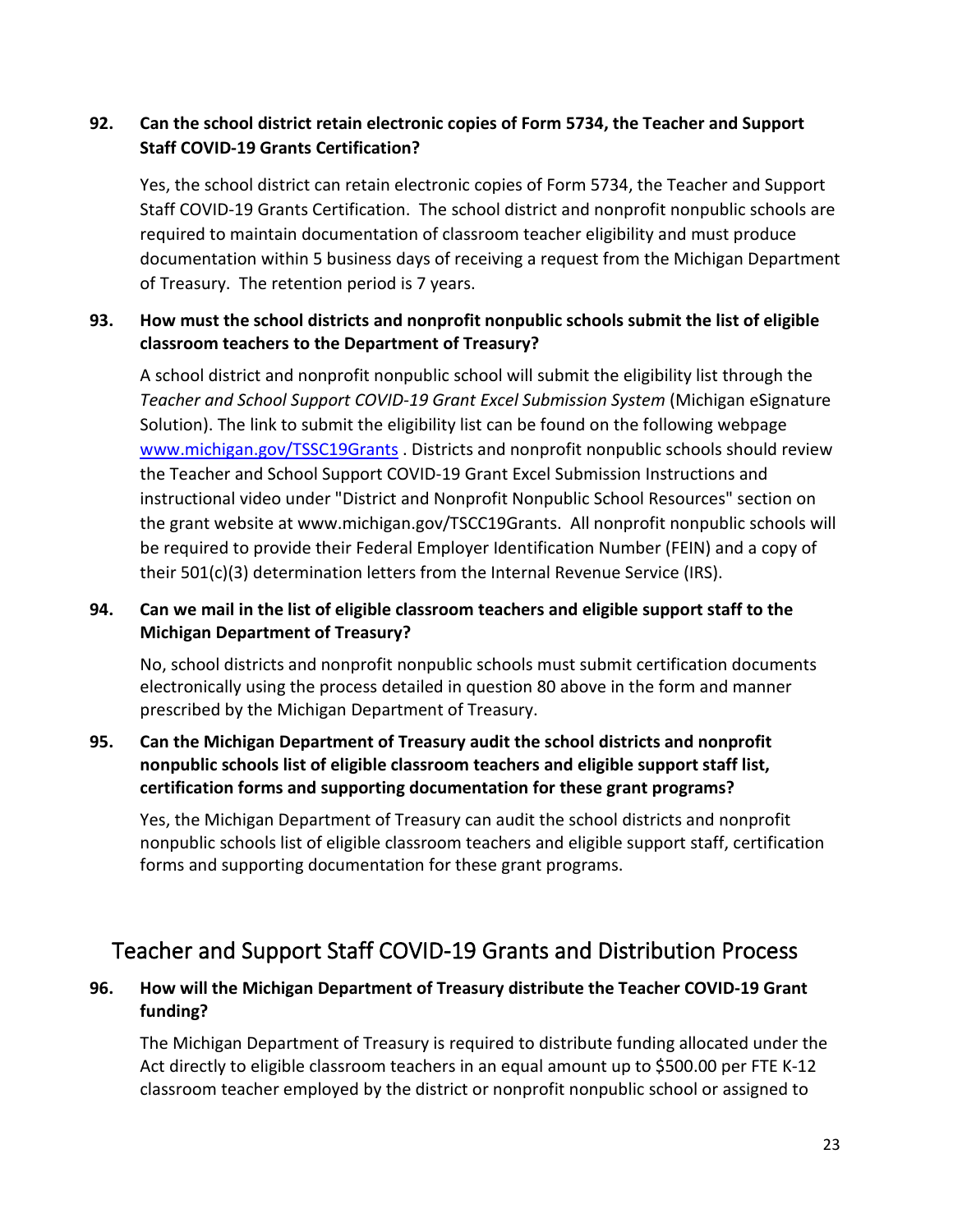regularly and continuously work under contract in a public school operated by the district or in a nonprofit nonpublic school.

An eligible classroom teacher who works full-time and is calculated as 1.0 FTE will receive up to \$500.00 and an eligible classroom teacher whose work time is calculated as less than 1.0 FTE shall receive that portion of the FTE applied amount.

# **97. How will the Michigan Department of Treasury distribute the Support Staff COVID-19 Grant funding?**

The Michigan Department of Treasury is required to distribute funding allocated under the Act directly to eligible school support staff in an equal amount up to \$250.00 per FTE school support staff employed by the district or assigned to regularly and continuously work under contract in a public school operated by the district.

An eligible school support staff member who works full-time and is calculated as 1.0 FTE will receive up to \$250.00 and an eligible school support staff whose work time is calculated as less than 1.0 FTE shall receive that portion of the FTE applied up to \$250.00.

#### **98. Do I have to submit or supply any expense receipts to be eligible to receive this teacher or support staff COVID-19 grant funding?**

No, receipts are not required for the distribution of the Teacher COVID-19 Grant or Support Staff Grant funding.

#### **99. Will classroom teachers and support staff receive grant funding directly from their employing district or nonprofit nonpublic school?**

No, the district or nonprofit nonpublic school will not receive these funds. The Michigan Department of Treasury will be distributing the grants directly to the eligible teachers and support staff. Grant funding checks will be mailed to the eligible grant recipients. Questions about grant distributions should be directed to the Michigan Department of Treasury.

#### **100. How will the Michigan Department of Treasury obtain my home address?**

The Michigan Department of Treasury will obtain this residency address directly from the list submitted electronically by the district and nonprofit nonpublic schools of eligible recipients for the Teacher COVID-19 Grant and Support Staff COVID-19 Grant.

For personnel already registered in CEPI's Registry of Educational Personnel (REP), the Michigan Department of Treasury also encourages teachers and school support staff to log into their REP account to ensure the accuracy of their home address on file no later than November 9, 2020.

#### **101. Are grant funds included in my taxable income?**

Yes, grant funds are included in the recipients' taxable income calculations.

#### **102. Will these grant funds be added into the MPSERS final average salary used for pension calculation purposes?**

No, these grant funds will not be added into the MSERS final average salary used for pension calculations.